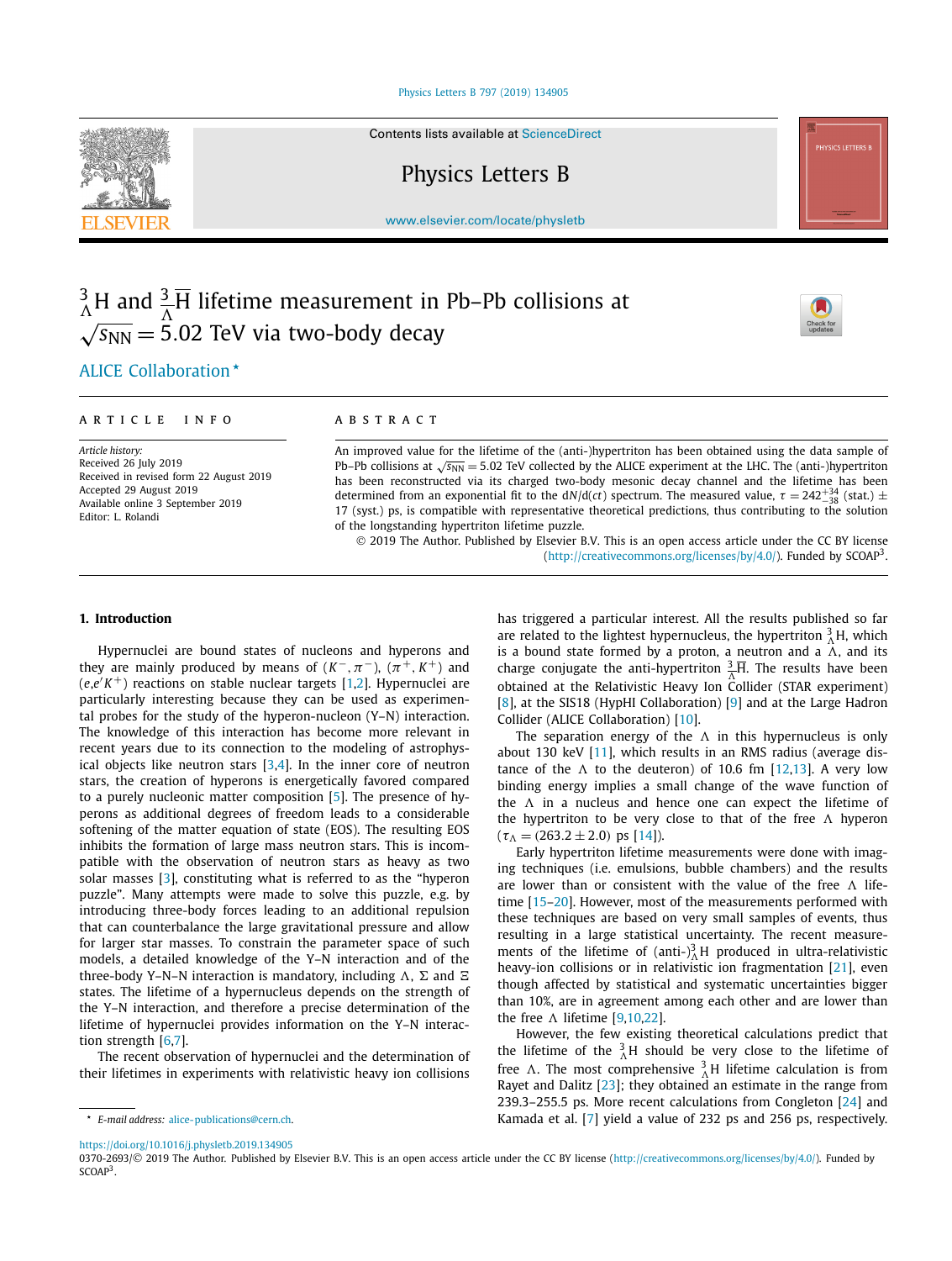<span id="page-1-0"></span>This scenario stimulated, in the last years, a new interest from both experimentalists and theoreticians for more precise measurements of the  ${}^{3}_{\Lambda}$ H lifetime.

In this letter, the lifetime of the  $(anti-)$ <sup>3</sup> $\Lambda$ H measured in Pb–Pb collisions at  $\sqrt{s_{NN}}$  = 5.02 TeV by the ALICE experiment is presented. In Section 2, the ALICE detector is briefly described. The details of the data sample, analysis technique and systematic uncertainties are presented in Section 3, where also a new analysis approach to crosscheck the results is introduced in the subsection [3.1.](#page-3-0) Finally the result is compared with previous measurements and with theoretical predictions in Section [4.](#page-4-0)

# **2. The ALICE apparatus**

A detailed description of the ALICE apparatus and data acquisition framework can be found in [\[25,26\]](#page-6-0). The main detectors used in this analysis are the V0 detector, the Inner Tracking System (ITS) and the Time Projection Chamber (TPC), which are located inside a solenoid creating a magnetic field of 0.5 T. The V0 detector [\[27\]](#page-6-0) consists of two arrays of scintillator counters (V0A and V0C), placed around the beam-pipe on both sides of the interaction region. They cover the pseudorapidity ranges  $2.8 < \eta < 5.1$ and −3*.*<sup>7</sup> *< η <* −1*.*7, respectively. The V0 detector is used to define the Minimum Bias (MB) trigger, which is characterized by a coincidence signal in the V0A and in the V0C, and to determine the centrality of the collisions [\[28\]](#page-6-0). The ITS [\[29\]](#page-6-0) is the closest detector to the interaction point within ALICE. It is composed of six layers of silicon detectors, with radii between 3.9 and 43 cm from the interaction point. The six layers use three different technologies: silicon pixel detector (SPD), silicon drift detector (SDD) and silicon strip detector (SSD). The ITS has full azimuthal coverage  $0 < \varphi < 2\pi$  and covers the pseudorapidity range  $|\eta| < 0.9$ . The TPC [\[30\]](#page-6-0) is a gaseous detector, mainly used for tracking and for particle identification (PID) via the specific energy loss (d*E*/d*x*), with a total sensitive volume of 90  $m<sup>3</sup>$  filled with a mixture of 88% Ar and  $12\%$  CO<sub>2</sub>. The reconstructed clusters in TPC and ITS are the starting point of the track finder algorithm, which adopts the Kalman filter technique [\[31\]](#page-6-0). These tracks are used to determine the primary collision vertex with a precision better than 50 μm in the plane transverse to the colliding beams [\[26\]](#page-6-0).

# **3. Data sample and analysis technique**

In this letter, the lifetime of the (anti-)hypertriton is determined by exploiting the 2-body mesonic decay channel with charged pions, namely  ${}_{\Lambda}^{3}H \rightarrow {}^{3}He + \pi^-$  and  ${}_{\Lambda}^{3}\overline{H} \rightarrow {}^{3}\overline{He} + \pi^+$ . Both  ${}_{\Lambda}^{3}H$ and  $\frac{3}{4}$ H candidates are used for this measurement.

*-*The analysis is performed using the data sample of Pb–Pb collisions at  $\sqrt{s_{NN}}$  = 5.02 TeV collected by the ALICE experiment at the end of 2015. To ensure a uniform acceptance and reconstruction efficiency in the pseudorapidity region |*η*| *<* 0.9, only those events are selected whose reconstructed primary vertex was within  $\pm 10$ cm from the nominal position of the interaction point along the beam axis. The analyzed sample contains approximately 90 million events in the centrality interval 0-90%.

The  ${}^3_\Lambda$ H and  ${}^3_\Lambda$ H identification is based on the topology of their weak decays and on the reconstruction of the tracks of their decay products, referred to as daughter particles. The weakly decaying hypernuclei are reconstructed using the algorithm which was previously used for the  $K_S^0$  and  $\Lambda$  production analyses [\[32\]](#page-6-0) and which is typically adopted for a 2-body weak decay topology. At first, the algorithm uses the TPC and ITS clusters to reconstruct the daughter tracks and then combines them in order to obtain a V-shaped decay vertex. More details on this algorithm can be found in [\[26,33\]](#page-6-0).

#### **Table 1**

Selection criteria applied for the identification of the daughter candidate tracks and for the reconstruction of the hypertriton candidate.

| Selection criteria                                                                                                                                           |                                             |
|--------------------------------------------------------------------------------------------------------------------------------------------------------------|---------------------------------------------|
| Track selections<br> n <br>Number of TPC clusters<br>$\chi^2$ per TPC cluster<br>Kink topology<br>$ n\sigma $ for TPC PID                                    | ~< 0.9<br>> 70<br>~< 5<br>Rejected<br>$<$ 3 |
| Daughter candidate selections<br>$\pi$ $p_T$ (GeV/c)<br>DCA between $\pi^{\pm}$ and primary vertex (cm)<br><sup>3</sup> He $p_T$ (GeV/c)<br>$DCAtracks$ (cm) | $0.2 - 1.2$<br>> 0.1<br>>1.8<br>~< 0.7      |
| Hypertriton candidate selections<br>$cos(\theta_{pointing})$<br> v <br>$p_T$ (GeV/c)                                                                         | > 0.995<br>< 0.8<br>$2 - 9$                 |

The daughter tracks are selected in the pseudorapidity region |*η*| *<* 0.9 and are required to have at least <sup>70</sup> clusters out of <sup>159</sup> in the TPC, in order to guarantee a resolution  $\sigma$  better than 5% on track momentum and of about 6% for the d*E*/d*x* [\[26\]](#page-6-0). Moreover, the  $\chi^2$  per TPC cluster is required to be less than 5 and tracks with kink topologies are rejected. The particle identification (PID) of the daughters (<sup>3</sup>He,  $^{3}\overline{He}$ ,  $\pi^{\pm}$ ) is performed following the method described in  $[33]$ , which is used in many analyses of the ALICE Collaboration. It is based on the difference between the measured and the expected d*E*/d*x* for a selected particle species normalized to the energy loss resolution in the detector,  $\sigma$  for short, and is referred to as the n $\sigma$  method in this letter. In particular, an  $|n\sigma| \leq$ 3 is required, in a track-by-track approach, with respect to the expected  $\pi$  and <sup>3</sup>He specific energy loss in the TPC. The pions can be identified up to a momentum of about 1.2 GeV/*c*, beyond which there is considerable contamination from kaons and protons. The <sup>3</sup>He, having a charge of  $z = 2e$ , can be identified cleanly up to 7 GeV/ $c$ . The <sup>3</sup>He is also produced in the detector material due to spallation. These are produced at low transverse momenta, as reported by the ALICE experiment  $[34]$ . As a consequence the <sup>3</sup>He candidate is required to have a transverse momentum  $(p_T)$  greater than 1.8 GeV/*c*, where the spallation processes are negligible.

The  ${}^3_\Lambda$ H and  ${}^3_\Lambda$ H candidates are selected by applying topological and kinematic selection criteria on the decay products. The distance of closest approach (DCA) between the two daughter tracks and the DCA of  $\pi^{\pm}$  tracks from the primary vertex are required to be lower than 0.7 cm and larger than 0.1 cm respectively. The candidates are selected whose cosine of the angle between the total momentum of the daughter tracks at the secondary vertex and the vector connecting the primary and secondary vertex (pointing angle) is larger than 0.995. Two additional selections on the  $^{3}_{\Lambda}$ H and  $\frac{3}{\Lambda}$ H rapidity (|y| < 0.8) and transverse momentum (2 <  $p_{\rm T}$  < 9 *-*GeV/*c*) are applied. All the selection criteria previously described have been studied with a dedicated Monte Carlo production, in order to improve the background rejection, and are summarized in Table 1.

The sample of  ${}_{\Lambda}^{3}$ H and  ${}_{\Lambda}^{3}$ H candidates is divided in four *ct* =  $MLc/p$  intervals for the lifetime determination, where *c* is the speed of light, *t* is the proper time of the candidate, *M* is the mass of the candidate, *L* is the decay distance and *p* is the reconstructed momentum. The mass *M* of the hypertriton is obtained from the measured values of mass of p, n and  $\Lambda$  [\[14\]](#page-6-0) and of the binding energy [\[11\]](#page-6-0), and has been fixed at  $M = 2.99116 \pm 0.00005$  GeV/ $c^2$ . The four *ct* intervals are  $4 \le ct < 7$  cm,  $7 \le ct < 10$  cm,  $10 \le ct <$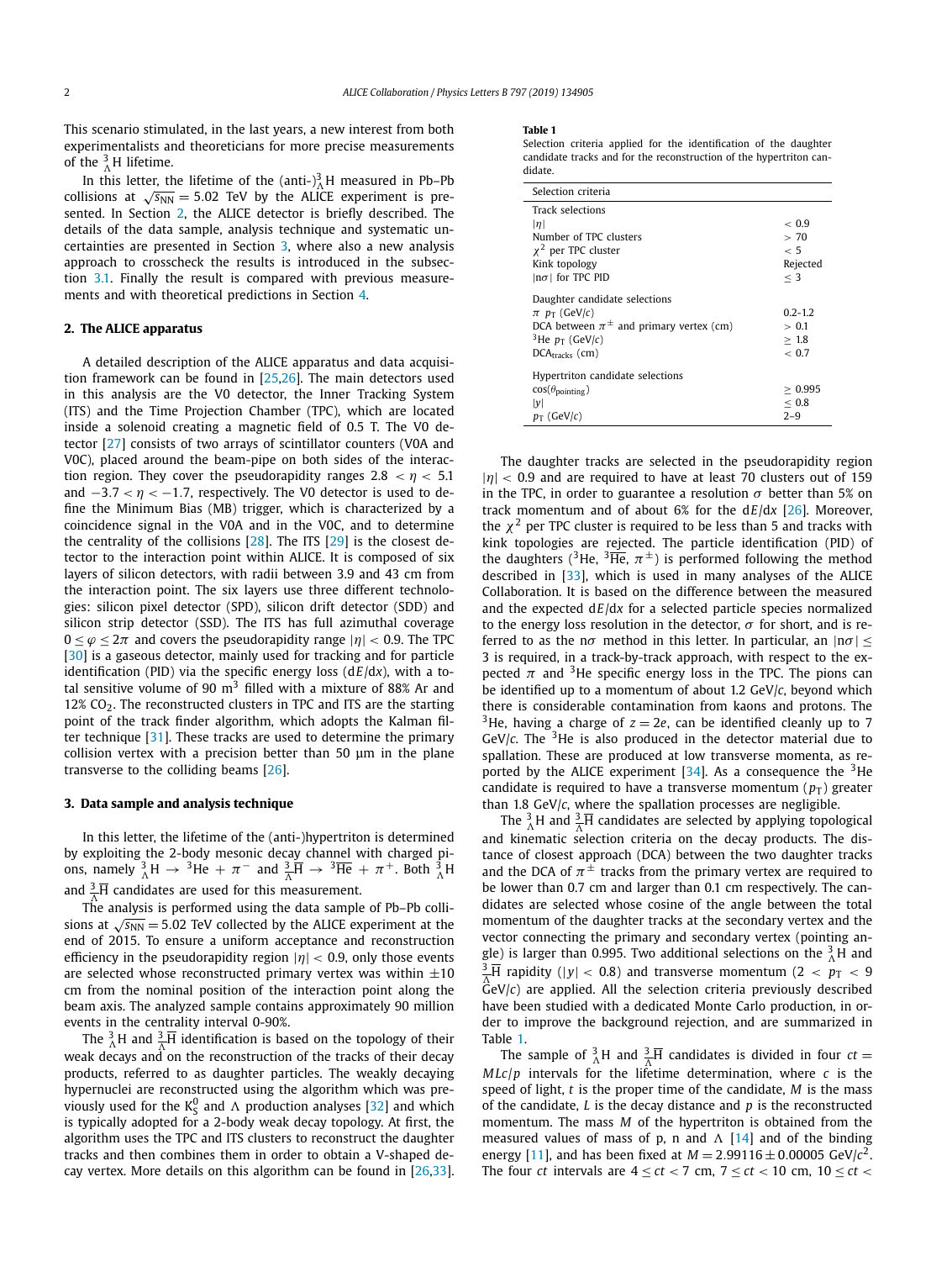

**Fig. 1.** Invariant mass distribution of (<sup>3</sup>He,  $\pi$ ) and (<sup>3</sup>He,  $\pi$ <sup>+</sup>) for the four *ct* intervals used to determine the  ${}_{\Lambda}^{3}H$  and  ${}_{\Lambda}^{3}\overline{H}$  lifetime. The solid blue curve represents the function used to perform the fit and the red dashed curve represents the background component.

15 cm and 15 ≤ *ct <* 28 cm. The corresponding invariant mass distributions are shown in Fig. 1 and are fitted, in each *ct* interval, with a function which is the sum of a Gaussian, used to interpolate the signal, and a second order polynomial, used to describe the background. The fit is performed using the maximum-likelihood estimate and the fit function is represented as a solid blue line.

From the fit, the mean values  $\mu$  and the widths  $\sigma$  of each distribution are extracted. In particular, the signal width is in the range 1.7–2.1 MeV/ $c^2$ , depending on the *ct* interval, and is driven by the detector resolution. The raw yield of the signal is defined as the integral of the Gaussian function in a  $\pm$  3 $\sigma$  region around the mean value above the background. The significance of the signal in the four *ct* intervals varies in the range 3.1–4.9.

The yield is corrected in each *ct* bin for the detector acceptance, the reconstruction efficiency and the absorption of the  $^{3}_{\Lambda}$ H  $(\frac{3}{\Lambda}\overline{H})$  in the detector material. The efficiency×acceptance is determined with a dedicated Monte Carlo simulation, where the  $^{3}_{\Lambda}$ H and  $\frac{3}{\Lambda}$ H are injected on top of a HIJING event [\[35\]](#page-6-0) and are allowed to decay into charged two-body and three-body final states. The simulated particles are propagated through the ALICE detectors using the GEANT3 transport code [\[36\]](#page-6-0) and then reconstructed following the same procedure as adopted for the data.

The aforementioned transport code does not properly describe the interactions of the (anti-)(hyper-)nuclei with the material of

the apparatus. Thus, a correction factor for the absorption of  $^{3}_{\Lambda}$ H  $(\frac{3}{4}\overline{H})$  and <sup>3</sup>He (<sup>3</sup>He) is estimated, based on the p ( $\overline{p}$ ) absorption *-*probability measured in the ALICE detector [\[37\]](#page-6-0). The usage of this experimental measurement offers the advantage of taking automatically into account the cross section and the effective material of the detector crossed by a charged particle. The same absorption probability for protons and neutrons has been assumed and the  ${}^{3}$ He( ${}^{3}$ He) has been considered as a state of three independent  $p$  ( $\overline{p}$ ) as verified in [\[10\]](#page-6-0). The absorption probability, computed as the third power of that of one proton, goes from 11% at low  $p_T$ to 6% at high  $p_T$  for <sup>3</sup>He while it is constant at 6% for <sup>3</sup>He. The evaluation of the  ${}^{3}_{\Lambda}$ H  $({}^{3}_{\Lambda}\overline{H})$  absorption probability is done following the same approach. However, to take into account the small  $\Lambda$  separation energy ( $B_{\Lambda} = 0.13 \pm 0.05$  MeV [\[11\]](#page-6-0)), the  $^{3}_{\Lambda}$ H absorption cross-section is increased by 50% with respect to the one of the  $3$ He [\[38,39\]](#page-6-0), as described in the ALICE measurement in Pb– Pb collisions at  $\sqrt{s_{NN}}$  = 2.76 TeV [\[10\]](#page-6-0). This leads to an absorption probability between 16% and 9% for  $\frac{3}{\Lambda}$  as a function of  $p_T$  while it is constant at 9% for  ${}^{3}_{\Lambda}$ H. The correction factor to be applied is:

$$
k = k_{\text{abs},\frac{3}{\Lambda}H} + (1 - k_{\text{abs},\frac{3}{\Lambda}H})k_{\text{abs},\frac{3}{\Lambda}He}
$$
 (1)

where  $k_{\text{abs},\frac{3}{2}H}$  is the probability that the  $\frac{3}{\Lambda}H$  is absorbed between the primary and the secondary vertex while  $k_{\text{abs},3\text{He}}$  is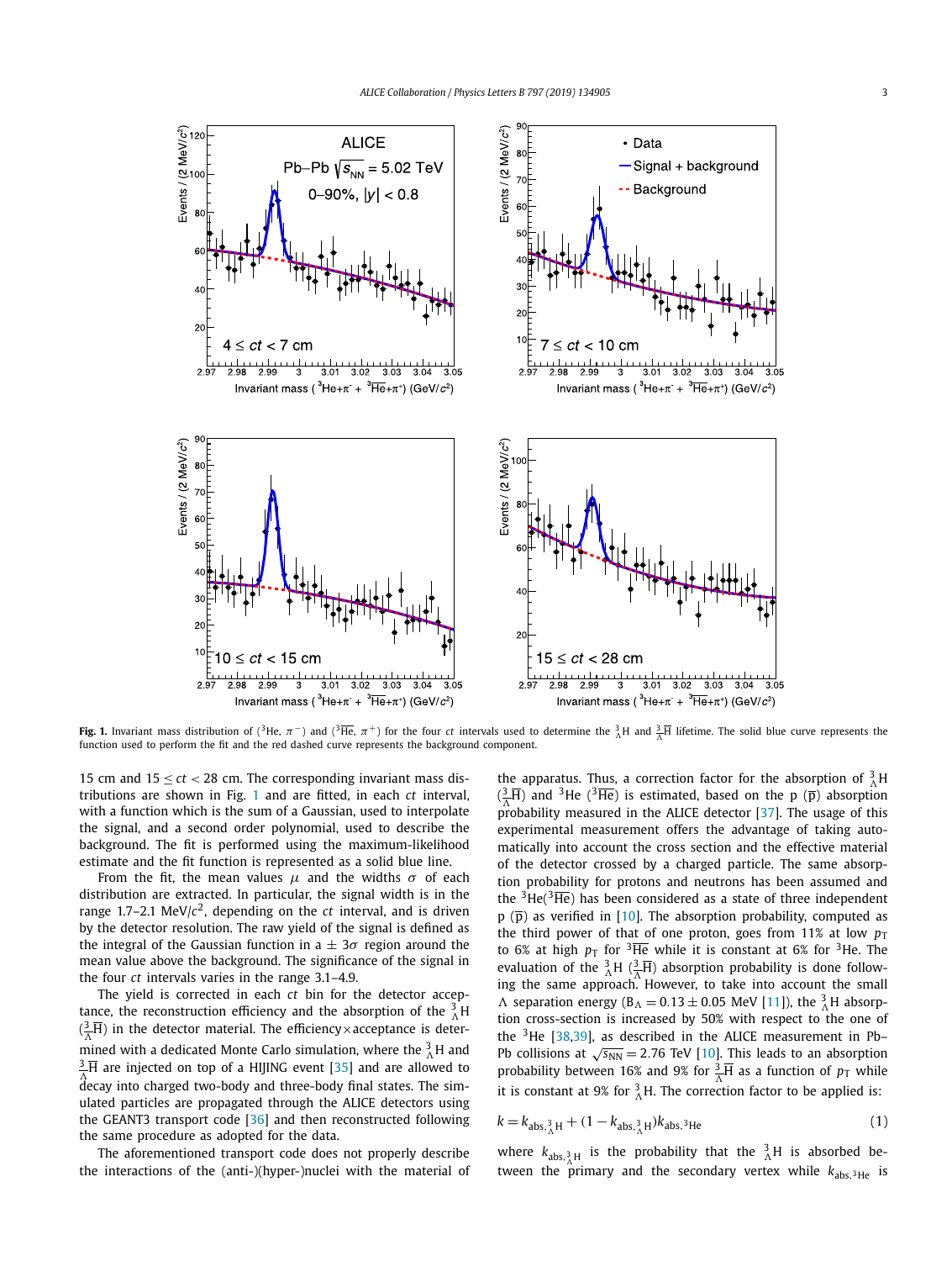<span id="page-3-0"></span>

**Fig. 2.** Efficiency×acceptance as a function of  $ct$  for  $^{3}_{\Lambda}$ H (red square),  $^{3}_{\Lambda}\overline{H}$  (blue  $\sum_{i=1}^{\infty}$  and  $\sum_{i=1}^{\infty}$  H+3 $\frac{1}{2}$ H (black open circle) in the same *ct* intervals selected for the *-*raw yields extraction.

the probability that the daughter  $3$ He is absorbed between the secondary vertex and the TPC inner wall. For each *ct* interval, the efficiency x acceptance has been calculated using the absorption corrected numbers of reconstructed  $^{3}_{\Lambda}$ H and  $^{3}_{\Lambda}$ H. Fig. 2 shows the efficiency×acceptance (black marker) which is used for the lifetime determination and is obtained by combining  $^{3}_{\Lambda}$ H and  $\frac{3}{\Lambda}$ **H** after the absorption correction is applied. This distribution is also shown separately for  ${}_{\Lambda}^{3}$ H and  ${}_{\Lambda}^{3}$ H and the difference is due to the absorption correction which is bigger for the antimatter.

The main sources of systematic uncertainties on each *ct* bin used for the lifetime evaluation are the absorption correction, the single track efficiency and the uncertainty on the detector material budget. The systematic uncertainty on the absorption correction is mainly due to the assumption used for the  $^{3}_{\Lambda}$ H ( $^{3}_{\overline{\Lambda}}$ H) cross-section. This uncertainty is evaluated by varying this assumption between a lower and an upper limit. The first one is obtained by setting the  $^{3}_{\Lambda}$ H ( $^{3}_{\overline{\Lambda}}$ H) cross-section equal to the <sup>3</sup>He (<sup>3</sup>He) absorption crosssection and the second one as twice the  $3$ He ( $3\overline{He}$ ) absorption cross-section. This leads to an uncertainty of 5.2% for each *ct* interval, as reported in Table 2.

The second source of systematic uncertainty is related to the material budget description in the simulation. An uncertainty on the knowledge of the ALICE detector material budget of 4.5% was determined in a previous study [\[26\]](#page-6-0). The systematic uncertainty is estimated using two dedicated Monte Carlo productions, varying the material budget accordingly, and amounts to 1% for the yields in all *ct* intervals.

The systematic uncertainty due to the single-track efficiency and the different choices of the track quality selections has been investigated [\[40\]](#page-6-0) and amounts to 4%. For the analysis of the twobody decay of  ${}^{3}_{\Lambda}$ H an uncertainty of 8% is assumed in all *ct* intervals. The summary of the systematic uncertainties is reported in Table 2, where the total uncertainty is obtained as sum in quadrature of each contribution of the individual sources.

The corrected d*N*/d(*ct*) spectrum is shown in Fig. 3 where the blue markers are the corrected yield with their statistical uncertainty, while the box represents the systematic uncertainty.

The lifetime is determined with an exponential fit (red line) and the slope results in a proper decay length of  $c\tau = 7.25^{+1.02}_{-1.13}$  (stat.)  $\pm$  0.51 (syst.) cm, corresponding to a lifetime  $\tau = 242^{+34}_{-38}$  (stat.)  $\pm$  17 (syst.) ps. The systematic uncertainty for the lifetime value

### **Table 2**

Summary of the systematic uncertainties used in the lifetime analysis. The total uncertainty assigned in each *ct* interval is the sum in quadrature of the single sources.

| Systematic uncertainties |       |
|--------------------------|-------|
| Source                   | Value |
| Absorption               | 5.2%  |
| Material budget          | 1%    |
| Single track efficiency  | 8%    |
| <b>Total</b>             | 95%   |
|                          |       |



**Fig. 3.** Corrected d*N*/d(*ct*) spectrum fitted with an exponential function (red line) used to extract the  $({}^3_\Lambda H + \frac{3}{\Lambda}\overline{H})$  lifetime. The bars and boxes represent the statistical and systematic uncertainties, respectively.

is determined by assuming the systematic uncertainties in each *ct* interval as uncorrelated.

# *3.1. Unbinned fit method for lifetime extraction*

In order to enforce the result described in Sec. [3,](#page-1-0) an additional analysis on the same data sample has been carried out that relies on a two-dimensional (invariant mass vs. *ct*) unbinned fit approach. The method can be summarized in three steps: i) fit to the *ct*-integrated invariant mass distribution; ii) tune the function used to describe the combinatorial background; iii) fit to the *ct* distribution with a function which is the sum of three exponentials, one to describe the signal and two to describe the background.

The first step is performed with a function that is the sum of a Gaussian, for the signal, and a second order polynomial, for the background. The mean value  $\mu$  and the  $\sigma$  are 2.9913  $\pm$  0.0004 GeV/ $c^2$  and 0.0020  $\pm$  0.0005 GeV/ $c^2$  respectively and are used to define the boundaries of the signal region and the sidebands, which correspond to the intervals  $\mu \pm 3\sigma$  and  $\pm 3\sigma$  to  $\pm 9\sigma$ with respect to the mean value, respectively.

The second step consists in fitting the *ct* distribution of the background in the sidebands using a function that is the sum of two exponentials. The fit is performed simultaneously in the two sideband regions with the ROOFIT package  $[41]$ . The result is then used as background parameterization for the fit in the signal region.

The  $({}^{3}_{\Lambda}H + \frac{3}{\Lambda}H)$  lifetime measurement is obtained by performing the unbinned fit to the *ct* distribution in the signal region. The total probability density function used for the fit is the sum of the two exponentials (background) and the exponential adopted to reproduce the signal. Since the *ct* distribution is unbinned, the efficiency $\times$  acceptance correction, evaluated as described in Sec. [3,](#page-1-0) is parametrized with a polynomial plus an exponential and it is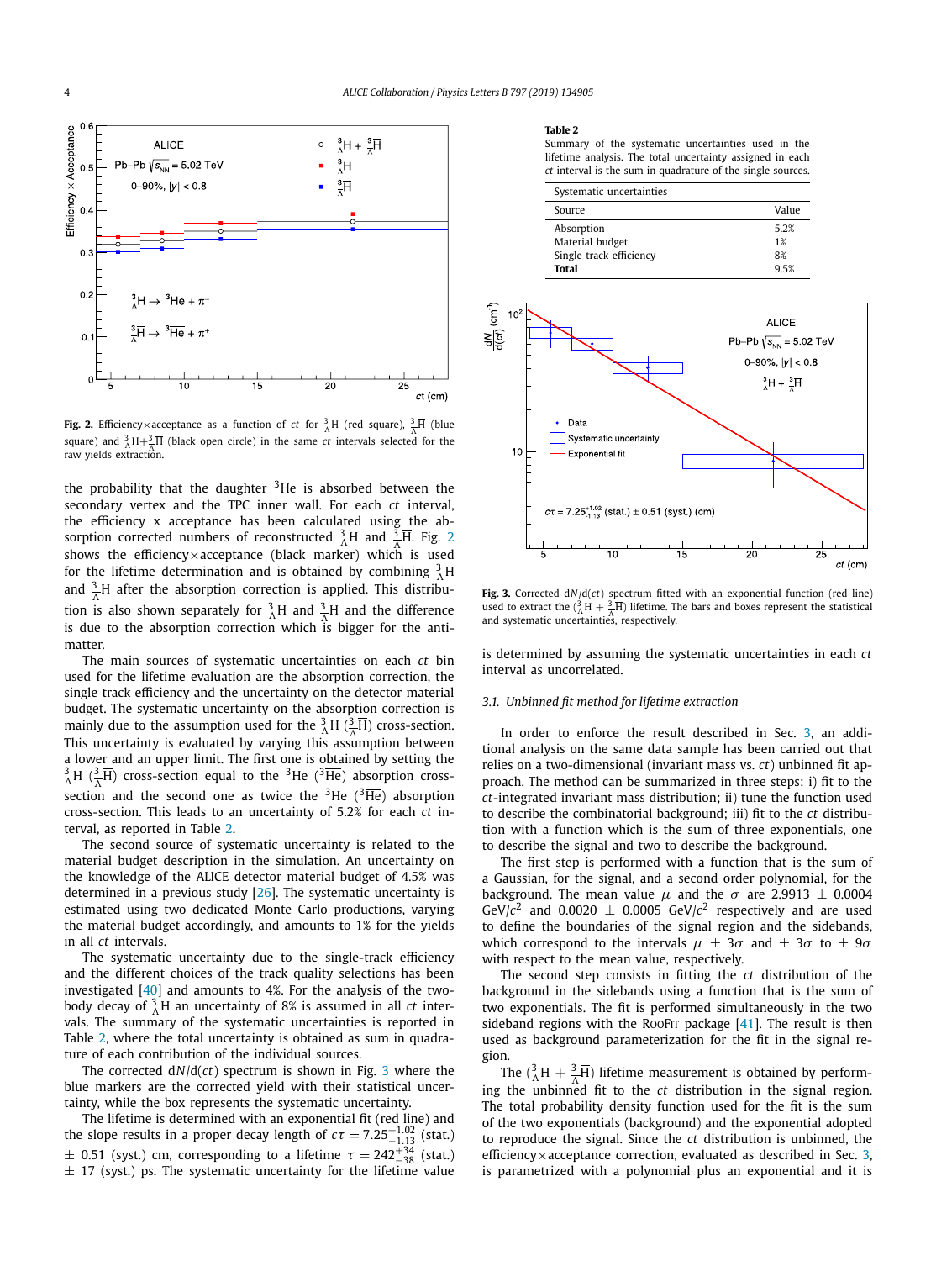<span id="page-4-0"></span>

**Fig. 4.** Lifetime value *τ* determined from the minimization of the log-likelihood ratio  $-\log(\lambda(\tau))$ . The statistical uncertainty is evaluated at a confidence level of 68% (red dashed lines) with the log-likelihood ratio (blue line).

used to scale the signal function. The observed signal distribution is described as the product of the function used for the signal and the efficiency parametrization. Thus, the lifetime is obtained with the unbinned maximum-likelihood estimate (MLE) fit to the *ct* distribution, performed in the signal region, leading to a value of  $\tau = 240^{+40}_{-31}$  (stat.)  $\pm$  18 (syst.) ps, as reported in Fig. 4. The statistical uncertainty of the measurement is assessed by providing the interval of the estimated  $\tau$  [\[42\]](#page-6-0), at a confidence level of 68%, which is represented by the red dashed lines, based on the log-likelihood ratio ( $log $\lambda(\tau)$$ a proper decay length  $c\tau = 7.20_{-1.93}^{+1.20}$  (stat.)  $\pm$  0.54 (syst.) cm. The sources of systematic uncertainties are the same as described in Sec. [3](#page-1-0) (Table [2\)](#page-3-0) and contribute to a total systematic uncertainty of 9.5% on the estimated lifetime.

The value obtained with this approach is in good agreement within 1*σ* with the lifetime estimation obtained with the method described in Sec. [3,](#page-1-0) which we consider as the final value for the  $^{3}_{A}$ H lifetime. Additional figures and details for the unbinned fit method are presented in [\[43\]](#page-6-0).

# **4. Discussion and conclusions**

Thanks to the large data sample of heavy-ion collisions at  $\sqrt{s_{NN}}$  = 5.02 TeV provided by the LHC and to the excellent tracking and particle identification performance of the ALICE apparatus we have determined a precise value for the  $^{3}_{\Lambda}$ H lifetime. The measured  $\tau = 242^{+34}_{-38}$  (stat.)  $\pm$  17 (syst.) ps is shown as a full red diamond in Fig. [5](#page-5-0) together with other experimental results and theoretical estimates.

Early experiments [\[15–20\]](#page-6-0) were performed with visualizing techniques, namely photographic emulsion and  $3$ He filled bubble chambers, where the tracks formed due to passage of charged particles were recorded visually. Most of the results obtained using these techniques had large uncertainties due to the limited size of the data sample at disposal. Furthermore, these measurements prevented a definite conclusion on the agreement with the theoretical predictions, which foresee a lifetime close to the value of the free  $\Lambda$  hyperon. It is worthwhile to note that the small binding energy of the hypertriton makes the  $\Lambda$  spend most of the time far from the deuteron core thereby not affecting the lifetime due to Y-N interaction.

The recent determination of the lifetime  $\tau$  of (anti-)<sup>3</sup><sub> $\Lambda$ </sub>H of  $182^{+89}_{-45}$  (stat.)  $\pm$  27 (syst.) ps, measured for the first time in Au– Au collisions via two-body decay by the STAR experiment at RHIC [\[8\]](#page-6-0), revived the interest for a more precise determination of the lifetime. The HypHI Collaboration at GSI reported a value of  $τ =$  $183^{+42}_{-32}$  (stat.)  $\pm$  37 (syst.) ps [\[9\]](#page-6-0), which was obtained by studying the projectile fragmentation of  $6Li$  at 2 AGeV on a carbon target. Very recently, the ALICE experiment at the LHC measured a lifetime value  $\tau = 181^{+54}_{-38}$  (stat.)  $\pm$  33 (syst.) ps [\[10\]](#page-6-0) using the data from Pb–Pb collisions at  $\sqrt{s_{NN}}$  = 2.76 TeV and the invariant mass analysis of the two-body decay channel. The average value of all results available up to 2016 was  $\tau = 215^{+18}_{-16}$  ps [\[10\]](#page-6-0), much lower than the theoretical estimates, motivating the need for a measurement with improved precision. The STAR Collaboration performed a new analysis [\[22\]](#page-6-0) combining the two-body and the three-body decay channels using the data sample of the RHIC beam energy scan, resulting in an even lower value of  $\tau = 142^{+24}_{-21}$  (stat.) ± 29 (syst.) ps. The ALICE Collaboration exploited the data collected in Pb–Pb collisions at  $\sqrt{s_{NN}}$  = 5.02 TeV to carry out a new analysis of the two-body decay channel, reported in this letter. These two most recent values are reported in Fig. [5.](#page-5-0) The new measurement by STAR yields a very low value as compared to the lifetime of the free  $\Lambda$ , while the result presented in this paper is in agreement with the theoretical predictions and it is characterized by an improved precision with respect to previous experiments. This value is also in agreement with the previous ALICE result [\[10\]](#page-6-0) obtained by analyzing the data sample of Pb–Pb collisions at  $\sqrt{s_{NN}} = 2.76$ TeV.

Besides the experimental results, the theoretical predictions for the  ${}_{\Lambda}^{3}$ H lifetime are reported in Fig. [5](#page-5-0) for comparison with the data. The calculation performed by Dalitz and Rayet [\[23\]](#page-6-0), represented with a dot-long dashed cyan line, took into account the phase space factors and the Pauli principle, including also corrections to account for final state pion scattering and the non-mesonic weak decay channel. More recently, a prediction for the  $^{3}_{\Lambda}$ H lifetime quite close to the one of the free  $\Lambda$  hyperon was published by Congleton [\[24\]](#page-6-0) (dashed green line in Fig. [5\)](#page-5-0), obtained using updated values for N–N and Y–N potentials. The prediction by Kamada et al. [\[7\]](#page-6-0) (dotted-dashed blue line) was performed with a rigorous determination of the hypernucleus wave function and of the three nucleons scattering states, thus finding a value of 256 ps, which is the closest to the free  $\Lambda$  lifetime value. Recently, Garcilazo and Gal performed a calculation [\[44\]](#page-6-0) using the wave function generated by solving three-body Faddeev equations and adding the final-state interactions of the pions. Their prediction of 213 ps is shown as a dotted purple line.

A statistical combination of all the experimental results, including the most recent values determined by the STAR and ALICE experiment, leads to a world average of  $\tau = 206^{+15}_{-13}$  ps for the  $^3_\Lambda$ H lifetime and is represented with an orange band in Fig. [5.](#page-5-0) The method used for this evaluation is the same as described in [\[10\]](#page-6-0). Furthermore world averages were calculated grouping the measurements on the basis of the experimental techniques, obtaining  $\tau_{visual} = 224_{-20}^{+23}$  ps and  $\tau_{HI} = 189_{-20}^{+22}$  ps for the visualizing techniques and the heavy-ion experiments, respectively. These values are consistent and in agreement, also with the world average, and this suggests that the results are not affected by the technique used for the measurement.

Despite the addition of two recent high precision measurements of the  ${}_{\Lambda}^{3}$ H lifetime, one well below and the other closer to the theoretical predictions, the situation has hardly changed with the current world average, now more than 3 *σ* below the lifetime of the free A hyperon. In the future a very large data sample will be collected with heavy-ion collisions during LHC Run 3 (2021-2023) and Run 4 (2027-2029) [\[45\]](#page-6-0). At the end of Run 4, ALICE expects to reduce the statistical uncertainty on the lifetime down to 1% and significantly improve the systematic uncertainty,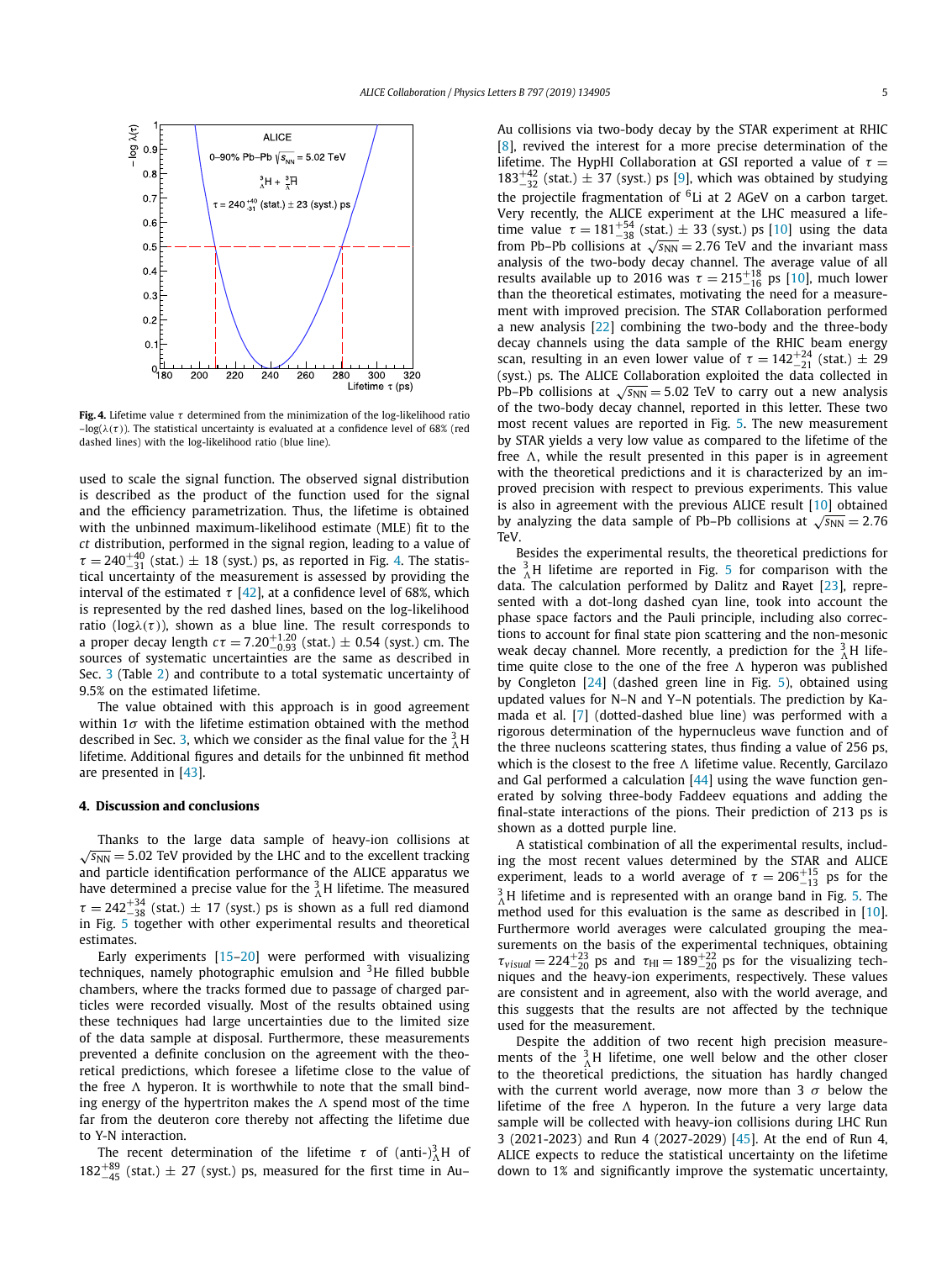<span id="page-5-0"></span>

**Fig. 5.** Collection of the  $^3_\Lambda$ H lifetime measurements obtained with different experimental techniques. The vertical lines and boxes are the statistical and systematic uncertainties respectively. The orange band represents the average of the lifetime values and the lines at the edge correspond to 1σ uncertainty. The dashed-dotted lines are four theoretical predictions.

which at present is 9.5%. Furthermore, it would be beneficial in view of a more solid comparison with the theoretical predictions, to have new measurements performed at lower energies at RHIC and SIS and by using different experimental techniques at the J-PARC and MAMI facilities. A measurement of the lifetime to a precision of a few percent will guide and constrain the theoretical input leading to a more precise determination of the Y-N interaction, eventually contributing to solving the hyperon puzzle.

# **Acknowledgements**

The ALICE Collaboration would like to thank all its engineers and technicians for their invaluable contributions to the construction of the experiment and the CERN accelerator teams for the outstanding performance of the LHC complex. The ALICE Collaboration gratefully acknowledges the resources and support provided by all Grid centres and the Worldwide LHC Computing Grid (WLCG) collaboration. The ALICE Collaboration acknowledges the following funding agencies for their support in building and running the ALICE detector: A.I. Alikhanyan National Science Laboratory (Yerevan Physics Institute) Foundation (ANSL), State Committee of Science and World Federation of Scientists (WFS), Armenia; Austrian Academy of Sciences, Austrian Science Fund (FWF): [M 2467-N36] and Nationalstiftung für Forschung, Technologie und Entwicklung, Austria; Ministry of Communications and High Technologies, National Nuclear Research Center, Azerbaijan; Conselho Nacional de Desenvolvimento Científico e Tecnológico (CNPq), Universidade Federal do Rio Grande do Sul (UFRGS), Financiadora de Estudos e Projetos (Finep) and Fundação de Amparo à Pesquisa do Estado de São Paulo (FAPESP), Brazil; Ministry of Science & Technology of China (MSTC), National Natural Science Foundation of China (NSFC) and Ministry of Education of China (MOEC), China; Croatian Science Foundation and Ministry of Science and Education, Croatia; Centro de Aplicaciones Tecnológicas y Desarrollo Nuclear (CEADEN), Cubaenergía, Cuba; Ministry of Education, Youth and Sports of the Czech Republic, Czech Republic; The Danish Council for Independent Research | Natural Sciences, the Carlsberg Foundation and Danish National Research Foundation (DNRF), Denmark; Helsinki Institute of Physics (HIP), Finland; Commissariat à l'Energie Atomique (CEA), Institut National de Physique Nucléaire et de Physique des Particules (IN2P3) and Centre National de la Recherche Scientifique (CNRS) and Région des Pays de la Loire, France; Bundesministerium für Bildung und Forschung (BMBF) and GSI Helmholtzzentrum für Schwerionenforschung GmbH, Germany; General Secretariat for Research and Technology, Ministry of Education, Research and Religions, Greece; National Research, Development and Innovation Office, Hungary; Department of Atomic Energy, Government of India (DAE), Department of Science and Technology, Government of India (DST), University Grants Commission, Government of India (UGC) and Council of Scientific and Industrial Research (CSIR), India; Indonesian Institute of Sciences, Indonesia; Centro Fermi - Museo Storico della Fisica e Centro Studi e Ricerche Enrico Fermi and Istituto Nazionale di Fisica Nucleare (INFN), Italy; Institute for Innovative Science and Technology, Nagasaki Institute of Applied Science (IIST), Japan Society for the Promotion of Science (JSPS) KAKENHI and Japanese Ministry of Education, Culture, Sports, Science and Technology (MEXT), Japan; Consejo Nacional de Ciencia y Tecnología (CONACYT) through Fondo de Cooperación Internacional en Ciencia y Tecnología (FONCICYT) and Dirección General de Asuntos del Personal Academico (DGAPA), Mexico; Nederlandse Organisatie voor Wetenschappelijk Onderzoek (NWO), Netherlands; The Research Council of Norway, Norway; Commission on Science and Technology for Sustainable Development in the South (COMSATS), Pakistan; Ministry of Science and Higher Education and National Science Centre, Poland; Korea Institute of Science and Technology Information and National Research Foundation of Korea (NRF), Republic of Korea; Ministry of Education and Scientific Research, Institute of Atomic Physics and Ministry of Research and Innovation and Institute of Atomic Physics, Romania; Joint Institute for Nuclear Research (JINR), Ministry of Education and Science of the Russian Federation, National Research Centre Kurchatov Institute, Russian Science Foundation and Russian Foundation for Basic Research, Russia; Ministry of Education, Science, Research and Sport of the Slovak Republic, Slovakia; National Research Foundation of South Africa, South Africa; Swedish Research Council (VR) and Knut & Alice Wallenberg Foundation (KAW), Sweden; European Organization for Nuclear Research, Switzerland; National Science and Technology Development Agency (NSDTA), Suranaree University of Technology (SUT) and Office of the Higher Education Commission under NRU project of Thailand, Thailand; Turkish Atomic Energy Agency (TAEK), Turkey; National Academy of Sciences of Ukraine, Ukraine;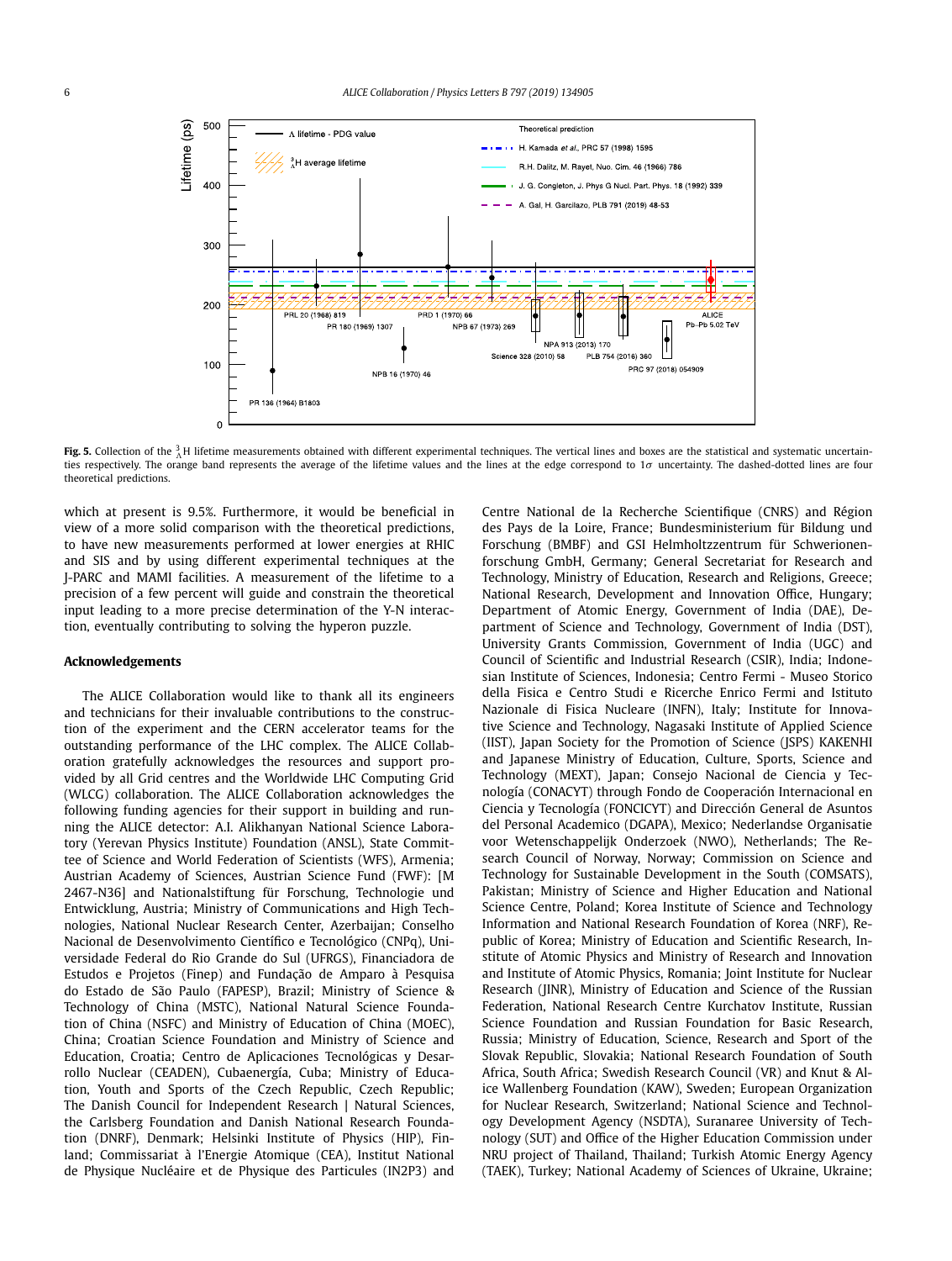<span id="page-6-0"></span>Science and Technology Facilities Council (STFC), United Kingdom; National Science Foundation of the United States of America (NSF) and United States Department of Energy, Office of Nuclear Physics (DOE NP), United States of America.

## **References**

- [1] E. Botta, T. Bressani, G. Garbarino, [Strangeness](http://refhub.elsevier.com/S0370-2693(19)30627-6/bib426F74746132303132s1) nuclear physics: a critical review on selected topics, Eur. Phys. J. A 48 (2012), [arXiv:1203.5707 \[nucl-ex\].](http://refhub.elsevier.com/S0370-2693(19)30627-6/bib426F74746132303132s1)
- [2] A. Gal, E.V. [Hungerford,](http://refhub.elsevier.com/S0370-2693(19)30627-6/bib47616C3A32303136626F69s1) D.J. Millener, Strangeness in nuclear physics, Rev. Mod. Phys. 88 (2016), [arXiv:1605.00557 \[nucl-th\].](http://refhub.elsevier.com/S0370-2693(19)30627-6/bib47616C3A32303136626F69s1)
- [3] J.M. [Lattimer,](http://refhub.elsevier.com/S0370-2693(19)30627-6/bib4C617474696D65723A323030347067s1) M. Prakash, The physics of neutron stars, Science 304 (2004), [arXiv:astro-ph/0405262 \[astro-ph\].](http://refhub.elsevier.com/S0370-2693(19)30627-6/bib4C617474696D65723A323030347067s1)
- [4] J. [Schaffner-Bielich,](http://refhub.elsevier.com/S0370-2693(19)30627-6/bib5363686166666E65724269656C6963683A323030386B62s1) Hypernuclear physics for neutron stars, Nucl. Phys. A 804 (2008), [arXiv:0801.3791 \[astro-ph\].](http://refhub.elsevier.com/S0370-2693(19)30627-6/bib5363686166666E65724269656C6963683A323030386B62s1)
- [5] L. Tolos, M. Centelles, A. Ramos, The equation of state for the [nucleonic](http://refhub.elsevier.com/S0370-2693(19)30627-6/bib746F6C6F735F63656E74656C6C65735F72616D6F735F32303137s1) and hyperonic core of neutron stars, Publ. Astron. Soc. Aust. 34 (2017), [arXiv:1708.](http://refhub.elsevier.com/S0370-2693(19)30627-6/bib746F6C6F735F63656E74656C6C65735F72616D6F735F32303137s1) [08681 \[astro-ph\].](http://refhub.elsevier.com/S0370-2693(19)30627-6/bib746F6C6F735F63656E74656C6C65735F72616D6F735F32303137s1)
- [6] R.H. Dalitz, G. [Rajasekharan,](http://refhub.elsevier.com/S0370-2693(19)30627-6/bib44616C69747A3A313936326562s1) The spins and lifetimes of the light hypernuclei, Phys. Lett. 1 [\(1962\).](http://refhub.elsevier.com/S0370-2693(19)30627-6/bib44616C69747A3A313936326562s1)
- [7] H. Kamada, J. Golak, K. [Miyagawa,](http://refhub.elsevier.com/S0370-2693(19)30627-6/bib4B616D6164613A313939377276s1) H. Witala, W. Gloeckle, *π*-mesonic decay of the hypertriton, Phys. Rev. C 57 (1998), [arXiv:nucl-th/9709035 \[nucl-th\].](http://refhub.elsevier.com/S0370-2693(19)30627-6/bib4B616D6164613A313939377276s1)
- [8] STAR [Collaboration,](http://refhub.elsevier.com/S0370-2693(19)30627-6/bib4162656C65763A323031307276s1) B.I. Abelev, et al., Observation of an antimatter hypernucleus, Science 328 (2010), [arXiv:1003.2030 \[nucl-ex\].](http://refhub.elsevier.com/S0370-2693(19)30627-6/bib4162656C65763A323031307276s1)
- [9] C. Rappold, et al., [Hypernuclear](http://refhub.elsevier.com/S0370-2693(19)30627-6/bib526170706F6C643A32303133666963s1) spectroscopy of products from 6Li projectiles on a carbon target at 2 AGeV, Nucl. Phys. A 913 (2013), [arXiv:1305.4871 \[nucl](http://refhub.elsevier.com/S0370-2693(19)30627-6/bib526170706F6C643A32303133666963s1)[ex\].](http://refhub.elsevier.com/S0370-2693(19)30627-6/bib526170706F6C643A32303133666963s1)
- [10] ALICE [Collaboration,](http://refhub.elsevier.com/S0370-2693(19)30627-6/bib6164616D3A3230313668336Cs1) J. Adam, et al.,  ${}^{3}_{\Lambda}H$  and  ${}^{3}_{\Lambda}\overline{H}$  production in Pb–Pb collisions at  $\sqrt{s_{NN}}$  = 2.76 TeV, Phys. Lett. B 754 (2016), [arXiv:1506.08453 \[nucl-ex\].](http://refhub.elsevier.com/S0370-2693(19)30627-6/bib6164616D3A3230313668336Cs1)
- [11] D.H. Davis, 50 years of [hypernuclear](http://refhub.elsevier.com/S0370-2693(19)30627-6/bib44617669733A323030356D62s1) physics: I. The early experiments, Nucl. Phys. A 754 [\(2005\).](http://refhub.elsevier.com/S0370-2693(19)30627-6/bib44617669733A323030356D62s1)
- [12] P. [Braun-Munzinger,](http://refhub.elsevier.com/S0370-2693(19)30627-6/bib427261756E2D4D756E7A696E6765723A32303138686174s1) B. Dönigus, Loosely-bound objects produced in nuclear collisions at the LHC, Nucl. Phys. A 987 (2019), [arXiv:1809.04681 \[nucl-ex\].](http://refhub.elsevier.com/S0370-2693(19)30627-6/bib427261756E2D4D756E7A696E6765723A32303138686174s1)
- [13] F. [Hildenbrand,](http://refhub.elsevier.com/S0370-2693(19)30627-6/bib48696C64656E6272616E643A32303139736770s1) H.W. Hammer, Three-Body Hypernuclei in Pionless Effective Field Theory, [arXiv:1904.05818 \[nucl-th\].](http://refhub.elsevier.com/S0370-2693(19)30627-6/bib48696C64656E6272616E643A32303139736770s1)
- [14] Particle Data Group [Collaboration,](http://refhub.elsevier.com/S0370-2693(19)30627-6/bib50687973526576442E39382E303330303031s1) M. Tanabashi, et al., Review of particle [physics,](http://refhub.elsevier.com/S0370-2693(19)30627-6/bib50687973526576442E39382E303330303031s1) Phys. Rev. D 98 (2018).
- [15] R.J. Prem, P.H. Steinberg, Lifetimes of [Hypernuclei,](http://refhub.elsevier.com/S0370-2693(19)30627-6/bib506879735265762E3133362E4231383033s1)  ${}^{3}_{\Lambda}H, {}^{4}_{\Lambda}H, {}^{5}_{\Lambda}H$ , Phys. Rev. 136 [\(1964\).](http://refhub.elsevier.com/S0370-2693(19)30627-6/bib506879735265762E3133362E4231383033s1)
- [16] G. Keyes, M. Derrick, T. Fields, L.G. Hyman, J.G. Fetkovich, J. [McKenzie,](http://refhub.elsevier.com/S0370-2693(19)30627-6/bib506879735265764C6574742E32302E383139s1) B. Riley, I.T. Wang, New [measurement](http://refhub.elsevier.com/S0370-2693(19)30627-6/bib506879735265764C6574742E32302E383139s1) of the  $^{3}_{\Lambda}$ H lifetime, Phys. Rev. Lett. 20 (1968).
- [17] R.E. Phillips, J. Schneps, Lifetimes of light [hyperfragments.](http://refhub.elsevier.com/S0370-2693(19)30627-6/bib506879735265762E3138302E31333037s1) II, Phys. Rev. 180 [\(1969\).](http://refhub.elsevier.com/S0370-2693(19)30627-6/bib506879735265762E3138302E31333037s1)
- [18] G. Bohm, et al., On the lifetime of the  ${}^{3}_{\Lambda}$ [H hypernucleus,](http://refhub.elsevier.com/S0370-2693(19)30627-6/bib426F686D3A313937307365s1) Nucl. Phys. B 16 (1970), [Erratum](http://refhub.elsevier.com/S0370-2693(19)30627-6/bib426F686D3A313937307365s1) ibid 16 (1970) 523.
- [19] G. Keyes, M. Derrick, T. Fields, L.G. Hyman, J.G. Fetkovich, J. [Mckenzie,](http://refhub.elsevier.com/S0370-2693(19)30627-6/bib4B657965733A31393730636Bs1) B. Riley, I.-T. Wang, [Properties](http://refhub.elsevier.com/S0370-2693(19)30627-6/bib4B657965733A31393730636Bs1) of  ${}_{\Lambda}^{3}$  H, Phys. Rev. D 1 (1970).
- [20] G. Keyes, J. Sacton, J.H. Wickens, M.M. Block, A [measurement](http://refhub.elsevier.com/S0370-2693(19)30627-6/bib4B657965733A313937346576s1) of the lifetime of the  $^{3}_{\Lambda}$ H [hypernucleus,](http://refhub.elsevier.com/S0370-2693(19)30627-6/bib4B657965733A313937346576s1) Nucl. Phys. B 67 (1973).
- [21] J. Chen, D. Keane, Y.-G. Ma, A. Tang, Z. Xu, [Antinuclei](http://refhub.elsevier.com/S0370-2693(19)30627-6/bib4368656E3A32303138746E68s1) in heavy-ion collisions, Phys. Rep. 760 (2018), [arXiv:1808.09619 \[nucl-ex\].](http://refhub.elsevier.com/S0370-2693(19)30627-6/bib4368656E3A32303138746E68s1)
- [22] STAR [Collaboration,](http://refhub.elsevier.com/S0370-2693(19)30627-6/bib4164616D637A796B3A32303137627576s1) L. Adamczyk, et al., Measurement of the  $^{3}_{\Lambda}$ H lifetime in Au+Au collisions at the BNL [relativistic](http://refhub.elsevier.com/S0370-2693(19)30627-6/bib4164616D637A796B3A32303137627576s1) heavy ion collider, Phys. Rev. C 97 (2018), [arXiv:1710.00436 \[nucl-ex\].](http://refhub.elsevier.com/S0370-2693(19)30627-6/bib4164616D637A796B3A32303137627576s1)
- [23] R. Dalitz, M. Rayet, [Lifetime](http://refhub.elsevier.com/S0370-2693(19)30627-6/bib44616C69747A3A31393636s1) of  ${}_{\Lambda}^{3}$  H, Il Nuovo Cim. A 46 (1966).

# **ALICE Collaboration**

- [24] J.G. Congleton, A simple model of the [hypertriton,](http://refhub.elsevier.com/S0370-2693(19)30627-6/bib436F6E676C65746F6E3A313939326B6Bs1) J. Phys. G. 18 (1992).
- [25] ALICE [Collaboration,](http://refhub.elsevier.com/S0370-2693(19)30627-6/bib41616D6F64743A323030387A7As1) K. Aamodt, et al., The ALICE experiment at the CERN LHC, J. [Instrum.](http://refhub.elsevier.com/S0370-2693(19)30627-6/bib41616D6F64743A323030387A7As1) 3 (2008).
- [26] ALICE [Collaboration,](http://refhub.elsevier.com/S0370-2693(19)30627-6/bib4162656C65763A32303134666661s1) B.B. Abelev, et al., Performance of the ALICE experiment at the CERN LHC, Int. J. Mod. Phys. A 29 (2014), [arXiv:1402.4476 \[nucl-ex\].](http://refhub.elsevier.com/S0370-2693(19)30627-6/bib4162656C65763A32303134666661s1)
- [27] ALICE [Collaboration,](http://refhub.elsevier.com/S0370-2693(19)30627-6/bib41626261733A32303133746161s1) E. Abbas, et al., Performance of the ALICE VZERO system, J. Instrum. 8 (2013), [arXiv:1306.3130 \[nucl-ex\].](http://refhub.elsevier.com/S0370-2693(19)30627-6/bib41626261733A32303133746161s1)
- [28] ALICE [Collaboration,](http://refhub.elsevier.com/S0370-2693(19)30627-6/bib506879735265764C6574742E3131362E323232333032s1) J. Adam, et al., Centrality dependence of the chargedparticle multiplicity density at [midrapidity](http://refhub.elsevier.com/S0370-2693(19)30627-6/bib506879735265764C6574742E3131362E323232333032s1) in Pb–Pb collisions at  $\sqrt{s_{NN}} = 5.02$ TeV, Phys. Rev. Lett. 116 (2016), [arXiv:nucl-ex/2118084.](http://refhub.elsevier.com/S0370-2693(19)30627-6/bib506879735265764C6574742E3131362E323232333032s1)
- [29] ALICE [Collaboration,](http://refhub.elsevier.com/S0370-2693(19)30627-6/bib41616D6F64743A323031306161s1) K. Aamodt, et al., Alignment of the ALICE Inner Tracking System with cosmic-ray tracks, J. Instrum. 5 (2010), [arXiv:1001.0502 \[physics.](http://refhub.elsevier.com/S0370-2693(19)30627-6/bib41616D6F64743A323031306161s1) [ins-det\].](http://refhub.elsevier.com/S0370-2693(19)30627-6/bib41616D6F64743A323031306161s1)
- [30] J. Alme, et al., The ALICE TPC, a large [3-dimensional](http://refhub.elsevier.com/S0370-2693(19)30627-6/bib414C4D4532303130333136s1) tracking device with fast readout for ultra-high [multiplicity](http://refhub.elsevier.com/S0370-2693(19)30627-6/bib414C4D4532303130333136s1) events, Nucl. Instrum. Methods A 622 (2010), [arXiv:1001.1950 \[physics.ins-det\].](http://refhub.elsevier.com/S0370-2693(19)30627-6/bib414C4D4532303130333136s1)
- [31] R. Frühwirth, [Application](http://refhub.elsevier.com/S0370-2693(19)30627-6/bib4B616C6D616E3A3A31393837s1) of Kalman filtering to track and vertex fitting, Nucl. Instrum. [Methods](http://refhub.elsevier.com/S0370-2693(19)30627-6/bib4B616C6D616E3A3A31393837s1) A 262 (1987).
- [32] ALICE [Collaboration,](http://refhub.elsevier.com/S0370-2693(19)30627-6/bib4162656C65763A32303133786161s1) B.B. Abelev, et al.,  $K_S^0$  and  $\Lambda$  production in Pb-Pb collisions at  $\sqrt{s_{NN}}$  = 2.76 TeV, Phys. Rev. Lett. 111 (2013), [arXiv:1307.5530 \[nucl-ex\].](http://refhub.elsevier.com/S0370-2693(19)30627-6/bib4162656C65763A32303133786161s1)
- [33] ALICE [Collaboration,](http://refhub.elsevier.com/S0370-2693(19)30627-6/bib41616D6F64743A323031317A7A61s1) K. Aamodt, et al., Strange particle production in protonproton [collisions](http://refhub.elsevier.com/S0370-2693(19)30627-6/bib41616D6F64743A323031317A7A61s1) at  $\sqrt{s}$  = 0.9 TeV with ALICE at the LHC, Eur. Phys. J. C 71 (2011), [arXiv:1012.3257 \[hep-ex\].](http://refhub.elsevier.com/S0370-2693(19)30627-6/bib41616D6F64743A323031317A7A61s1)
- [34] ALICE [Collaboration,](http://refhub.elsevier.com/S0370-2693(19)30627-6/bib4164616D3A32303135766461s1) J. Adam, et al., Production of light nuclei and anti-nuclei in pp and Pb-Pb [collisions](http://refhub.elsevier.com/S0370-2693(19)30627-6/bib4164616D3A32303135766461s1) at energies available at the CERN Large Hadron Collider, Phys. Rev. C 93 (2016), [arXiv:1506.08951 \[nucl-ex\].](http://refhub.elsevier.com/S0370-2693(19)30627-6/bib4164616D3A32303135766461s1)
- [35] X.-N. Wang, M. [Gyulassy,](http://refhub.elsevier.com/S0370-2693(19)30627-6/bib68696A696E673A31393931s1) HIJING: a Monte Carlo model for multiple jet production in pp, p–A and A–A [collisions,](http://refhub.elsevier.com/S0370-2693(19)30627-6/bib68696A696E673A31393931s1) Phys. Rev. D 44 (1991).
- R. Brun, F. Bruyant, F. Carminati, S. Giani, M. Maire, A. [McPherson,](http://refhub.elsevier.com/S0370-2693(19)30627-6/bib6272756E3A31303832363334s1) G. Patrick, L. Urban, GEANT: Detector [Description](http://refhub.elsevier.com/S0370-2693(19)30627-6/bib6272756E3A31303832363334s1) and Simulation Tool, CERN Program Library Long Write-up, [vol. W5013,](http://refhub.elsevier.com/S0370-2693(19)30627-6/bib6272756E3A31303832363334s1) 1994.
- [37] ALICE [Collaboration,](http://refhub.elsevier.com/S0370-2693(19)30627-6/bib416262617332303133s1) E. Abbas, et al., Mid-rapidity anti-baryon to baryon ratios in pp collisions at  $\sqrt{s}$  = 0.9, 2.76 and 7 TeV [measured](http://refhub.elsevier.com/S0370-2693(19)30627-6/bib416262617332303133s1) by ALICE, Eur. Phys. J. C 73 (2013), [arXiv:1305.1562 \[nucl-ex\].](http://refhub.elsevier.com/S0370-2693(19)30627-6/bib416262617332303133s1)
- [38] M. Evlanov, A. Sokolov, V. [Tartakovsky,](http://refhub.elsevier.com/S0370-2693(19)30627-6/bib45564C414E4F5631393938363234s1) S. Khorozov, J. Lukstins, Interaction of [hypertritons](http://refhub.elsevier.com/S0370-2693(19)30627-6/bib45564C414E4F5631393938363234s1) with nuclei at high energies, Nucl. Phys. A 632 (1998).
- [39] S. Kox, A. Gamp, C. Perrin, J. Arvieux, R. [Bertholet,](http://refhub.elsevier.com/S0370-2693(19)30627-6/bib4B4F58313938353135s1) J. Bruandet, M. Buenerd, Y.E. Masri, N. Longequeue, F. Merchez, [Transparency](http://refhub.elsevier.com/S0370-2693(19)30627-6/bib4B4F58313938353135s1) effects in heavy-ion collisions over the energy range 100-300 [MeV/nucleon,](http://refhub.elsevier.com/S0370-2693(19)30627-6/bib4B4F58313938353135s1) Phys. Lett. B 159 (1985).
- [40] ALICE [Collaboration,](http://refhub.elsevier.com/S0370-2693(19)30627-6/bib416368617279613A32303138717368s1) S. Acharya, et al., Transverse momentum spectra and nuclear [modification](http://refhub.elsevier.com/S0370-2693(19)30627-6/bib416368617279613A32303138717368s1) factors of charged particles in pp, p-Pb and Pb-Pb collisions at the LHC, J. High Energy Phys. 11 (2018), [arXiv:1802.09145 \[nucl-ex\].](http://refhub.elsevier.com/S0370-2693(19)30627-6/bib416368617279613A32303138717368s1)
- [41] V. Verkerke, D. Kirkby, RooFit User Manual, v2.91, 2008.
- [42] S.S. Wilks, The [large-sample](http://refhub.elsevier.com/S0370-2693(19)30627-6/bib77696C6B7331393338s1) distribution of the likelihood ratio for testing composite [hypotheses,](http://refhub.elsevier.com/S0370-2693(19)30627-6/bib77696C6B7331393338s1) Ann. Math. Stat. 9 (1938).
- [43] ALICE Collaboration, Supplemental figures:  ${}_{\Lambda}^{3}H$  and  ${}_{\Lambda}^{3}\overline{H}$  lifetime measurement in Pb-Pb collisions at  $\sqrt{s_{NN}}$  = 5.02 TeV via two-body decay, ALICE-PUBLIC-2019-003, [https://cds.cern.ch/record/2682029,](https://cds.cern.ch/record/2682029) 2019.
- [44] A. Gal, H. [Garcilazo,](http://refhub.elsevier.com/S0370-2693(19)30627-6/bib47616C3A32303138627671s1) Towards resolving the  ${}^{3}_{\Lambda}$ H lifetime puzzle, Phys. Lett. B 791 (2019), [arXiv:1811.03842 \[nucl-th\].](http://refhub.elsevier.com/S0370-2693(19)30627-6/bib47616C3A32303138627671s1)
- [45] Z. Citron, et al., Future physics [opportunities](http://refhub.elsevier.com/S0370-2693(19)30627-6/bib436974726F6E3A323031386C7371s1) for high-density QCD at the LHC with heavy-ion and proton beams, in: [HL/HE-LHC](http://refhub.elsevier.com/S0370-2693(19)30627-6/bib436974726F6E3A323031386C7371s1) Workshop: Workshop on the Physics of HL-LHC, and Perspectives at HE-LHC, Geneva, [Switzerland,](http://refhub.elsevier.com/S0370-2693(19)30627-6/bib436974726F6E3A323031386C7371s1) June 18–20, 2018, 2018, [arXiv:1812.06772 \[hep-ph\].](http://refhub.elsevier.com/S0370-2693(19)30627-6/bib436974726F6E3A323031386C7371s1)

S. Acharya <sup>141</sup>, D. Adamová <sup>93</sup>, S.P. Adhya <sup>141</sup>, A. Adler<sup>[73](#page-10-0)</sup>, J. Adolfsson<sup>79</sup>, M.M. Aggarwal <sup>98</sup>, G. Aglieri Rinella [34,](#page-10-0) M. Agnello [31,](#page-10-0) N. Agrawal [10](#page-9-0)*,*[48](#page-10-0)*,*[53,](#page-10-0) Z. Ahammed [141](#page-11-0), S. Ahmad [17,](#page-10-0) S.U. Ahn [75,](#page-10-0) A. Akindinov  $^{90}$ , M. Al-Turany  $^{105}$ , S.N. Alam  $^{141}$  $^{141}$  $^{141}$ , D.S.D. Albuquerque  $^{122}$ , D. Aleksandrov  $^{86}$ , B. Alessandro [58,](#page-10-0) H.M. Alfanda [6,](#page-9-0) R. Alfaro Molina [71,](#page-10-0) B. Ali [17,](#page-10-0) Y. Ali [15](#page-10-0), A. Alici [10](#page-9-0)*,*[27](#page-10-0)*,*[53,](#page-10-0) A. Alkin [2](#page-9-0), J. Alme  $^{22}$ , T. Alt  $^{68}$  $^{68}$  $^{68}$ , L. Altenkamper  $^{22}$ , I. Altsybeev  $^{112}$ , M.N. Anaam  $^6$ , C. Andrei  $^{47}$ , D. Andreou  $^{34}$ , H.A. Andrews  $^{109}$ , A. Andronic  $^{144}$ , M. Angeletti  $^{34}$ , V. Anguelov  $^{102}$ , C. Anson  $^{16}$ , T. Antičić  $^{106}$ , F. Antinori  $^{56}$ , P. Antonioli  $^{53}$  $^{53}$  $^{53}$ , R. Anwar  $^{125}$ , N. Apadula  $^{78}$ , L. Aphecetche  $^{114}$ , H. Appelshäuser  $^{68}$ , S. Arcelli<sup>27</sup>, R. Arnaldi <sup>[58](#page-10-0)</sup>, M. Arratia <sup>78</sup>, I.C. Arsene <sup>21</sup>, M. Arslandok <sup>102</sup>, A. Augustinus <sup>34</sup>, R. Averbeck <sup>105</sup>, S. Aziz <sup>61</sup>, M.D. Azmi <sup>17</sup>, A. Badalà <sup>55</sup>, Y.W. Baek <sup>40</sup>, S. Bagnasco <sup>58</sup>, X. Bai <sup>105</sup>, R. Bailhache <sup>68</sup>, R. Bala <sup>99</sup> A. Baldisseri <sup>137</sup>, M. Ball <sup>42</sup>, S. Balouza <sup>103</sup>, R.C. Baral <sup>84</sup>, R. Barbera <sup>28</sup>, L. Barioglio <sup>26</sup>, G.G. Barnaföldi <sup>145</sup>, L.S. Barnby <sup>92</sup>, V. Barret <sup>1[34](#page-10-0)</sup>, P. Bartalini <sup>6</sup>, K. Barth <sup>34</sup>, E. Bartsch <sup>68</sup>, F. Baruffaldi <sup>29</sup>, N. Bastid <sup>134</sup>, S. Basu  $^{143}$ , G. Batigne  $^{114}$ , B. Batyunya  $^{74}$ , P.C. Batzing  $^{21}$  $^{21}$  $^{21}$ , D. Bauri  $^{48}$ , J.L. Bazo Alba  $^{110}$ , I.G. Bearden  $^{87},$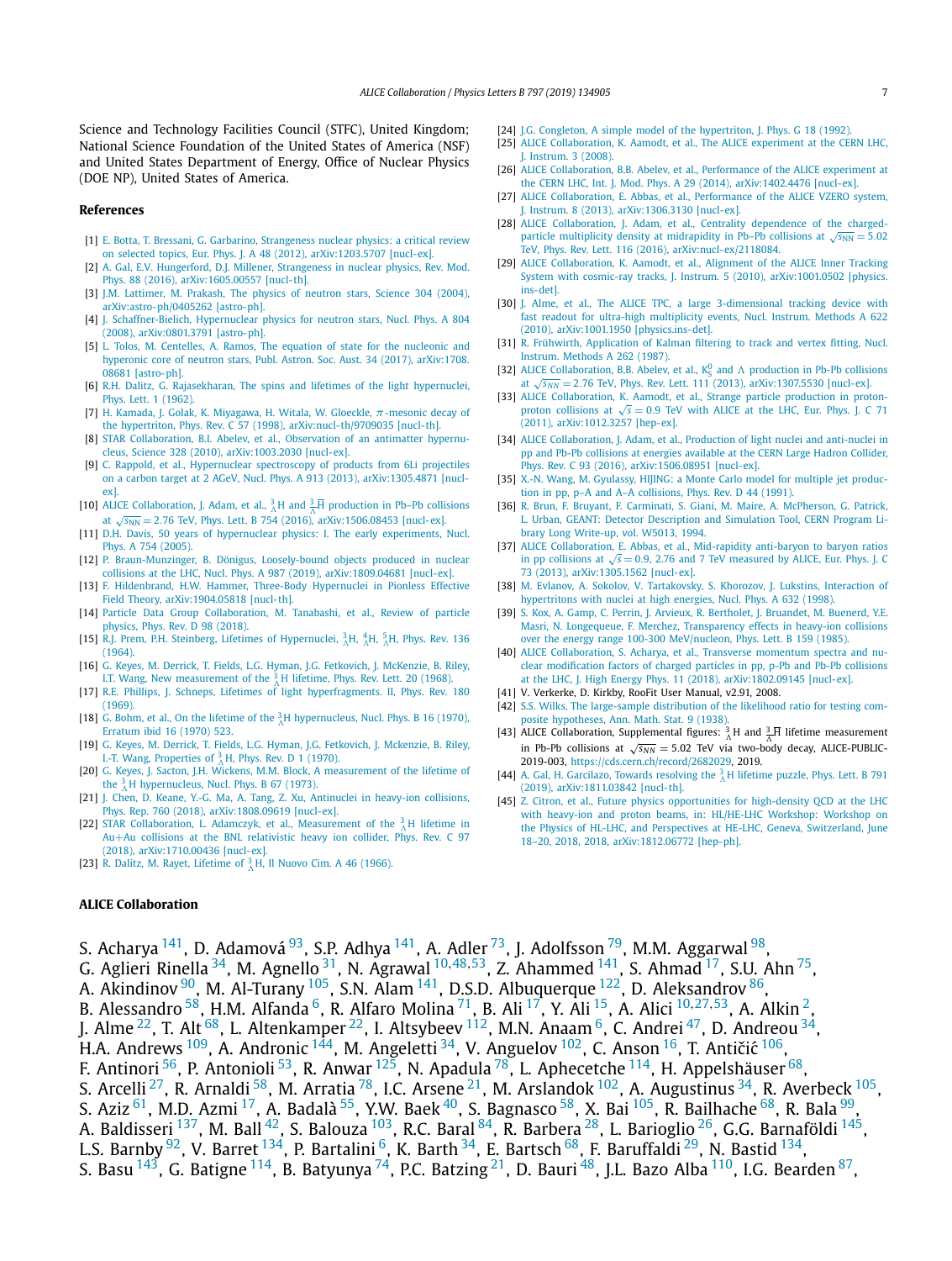C. Bedda  $^{63}$ , N.K. Behera  $^{60}$ , I. Belikov  $^{136}$  $^{136}$  $^{136}$ , F. Bellini  $^{34}$ , R. Bellwied  $^{125}$ , V. Belyaev  $^{91}$ , G. Bencedi  $^{145}$ , S. Beole <sup>[26](#page-10-0)</sup>, A. Bercuci <sup>47</sup>, Y. Berdnikov <sup>96</sup>, D. Berenyi <sup>145</sup>, R.A. Bertens <sup>130</sup>, D. Berzano <sup>58</sup>, M.G. Besoiu <sup>67</sup>, L. Betev  $^{34}$ , A. Bhasin  $^{99}$  $^{99}$  $^{99}$ , I.R. Bhat  $^{99}$ , M.A. Bhat  $^3$ , H. Bhatt  $^{48}$ , B. Bhattacharjee  $^{41}$ , A. Bianchi  $^{26}$ , L. Bianchi <sup>[26](#page-10-0)</sup>, N. Bianchi <sup>[51](#page-10-0)</sup>, J. Bielčík <sup>[37](#page-10-0)</sup>, J. Bielčíková <sup>[93](#page-11-0)</sup>, A. Bilandzic <sup>[103](#page-11-0),117</sup>, G. Biro <sup>145</sup>, R. Biswas <sup>3</sup>, S. Biswas [3,](#page-9-0) J.T. Blair [119,](#page-11-0) D. Blau [86,](#page-10-0) C. Blume [68,](#page-10-0) G. Boca [139](#page-11-0), F. Bock [34](#page-10-0)*,*[94,](#page-11-0) A. Bogdanov [91,](#page-10-0) L. Boldizsár [145,](#page-11-0) A. Bolozdynya [91,](#page-10-0) M. Bombara [38,](#page-10-0) G. Bonomi [140,](#page-11-0) H. Borel [137,](#page-11-0) A. Borissov [91](#page-10-0)*,*[144](#page-11-0), M. Borri [127,](#page-11-0) H. Bossi [146](#page-11-0), E. Botta  $^{26}$ , L. Bratrud  $^{68}$ , P. Braun-Munzinger  $^{105}$ , M. Bregant  $^{121}$ , T.A. Broker  $^{68}$ , M. Broz  $^{37}$ , E.J. Brucken  $^{43}$ , E. Bruna [58,](#page-10-0) G.E. Bruno [33](#page-10-0)*,*[104,](#page-11-0) M.D. Buckland [127](#page-11-0), D. Budnikov [107,](#page-11-0) H. Buesching [68,](#page-10-0) S. Bufalino [31,](#page-10-0) O. Bugnon  $^{114}$ , P. Buhler  $^{113}$ , P. Buncic  $^{34}$ , Z. Buthelezi  $^{72}$ , J.B. Butt  $^{15}$ , J.T. Buxton  $^{95}$ , S.A. Bysiak  $^{118}$  $^{118}$  $^{118}$ , D. Caffarri <sup>88</sup>, A. Caliva <sup>105</sup>, E. Calvo Villar <sup>110</sup>, R.S. Camacho <sup>44</sup>, P. Camerini <sup>25</sup>, A.A. Capon <sup>113</sup>, F. Carnesecchi <sup>10</sup>, J. Castillo Castellanos <sup>137</sup>, A.J. Castro <sup>130</sup>, E.A.R. Casula <sup>54</sup>, F. Catalano <sup>31</sup>, C. Ceballos Sanchez  $^{52}$ , P. Chakraborty  $^{48}$ , S. Chandra  $^{141}$ , B. Chang  $^{126}$ , W. Chang  $^6$ , S. Chapeland  $^{34}$  $^{34}$  $^{34}$ , M. Chartier  $^{127}$ , S. Chattopadhyay  $^{141}$ , S. Chattopadhyay  $^{108}$ , A. Chauvin  $^{24}$ , C. Cheshkov  $^{135}$ , B. Cheynis  $^{135}$ , V. Chibante Barroso  $^{34}$  $^{34}$  $^{34}$ , D.D. Chinellato  $^{122}$ , S. Cho  $^{60}$ , P. Chochula  $^{34}$ , T. Chowdhury  $^{134}$ , P. Christakoglou  $^{88}$ , C.H. Christensen [87,](#page-10-0) P. Christiansen [79,](#page-10-0) T. Chujo [133,](#page-11-0) C. Cicalo [54,](#page-10-0) L. Cifarelli [10](#page-9-0)*,*[27,](#page-10-0) F. Cindolo [53,](#page-10-0) J. Cleymans [124,](#page-11-0) F. Colamaria [52,](#page-10-0) D. Colella [52,](#page-10-0) A. Collu [78,](#page-10-0) M. Colocci [27,](#page-10-0) M. Concas [58](#page-10-0)*,*[ii,](#page-11-0) G. Conesa Balbastre [77,](#page-10-0) Z. Conesa del Valle [61,](#page-10-0) G. Contin [59](#page-10-0)*,*[127,](#page-11-0) J.G. Contreras [37,](#page-10-0) T.M. Cormier [94](#page-11-0), Y. Corrales Morales [26](#page-10-0)*,*[58,](#page-10-0) P. Cortese [32](#page-10-0), M.R. Cosentino [123,](#page-11-0) F. Costa [34,](#page-10-0) S. Costanza [139,](#page-11-0) J. Crkovská [61,](#page-10-0) P. Crochet [134,](#page-11-0) E. Cuautle [69,](#page-10-0) P. Cui [6,](#page-9-0) L. Cunqueiro [94,](#page-11-0) D. Dabrowski [142](#page-11-0), T. Dahms [103](#page-11-0)*,*[117](#page-11-0), A. Dainese [56](#page-10-0), F.P.A. Damas <sup>[114](#page-11-0), 137</sup>, S. Dani <sup>65</sup>, M.C. Danisch <sup>102</sup>, A. Danu <sup>67</sup>, D. Das <sup>108</sup>, I. Das <sup>108</sup>, P. Das <sup>3</sup>, S. Das <sup>3</sup>, A. Dash [84,](#page-10-0) S. Dash [48,](#page-10-0) A. Dashi [103,](#page-11-0) S. De [49](#page-10-0)*,*[84](#page-10-0), A. De Caro [30,](#page-10-0) G. de Cataldo [52,](#page-10-0) C. de Conti [121,](#page-11-0) J. de Cuveland  $^{39}$ , A. De Falco  $^{24}$ , D. De Gruttola  $^{10}$ , N. De Marco  $^{58}$ , S. De Pasquale  $^{30}$ , R.D. De Souza  $^{122}$ , S. Deb [49,](#page-10-0) H.F. Degenhardt [121,](#page-11-0) K.R. Deja [142,](#page-11-0) A. Deloff [83,](#page-10-0) S. Delsanto [26](#page-10-0)*,*[131,](#page-11-0) D. Devetak [105,](#page-11-0) P. Dhankher [48](#page-10-0), D. Di Bari <sup>33</sup>, A. Di Mauro <sup>34</sup>, R.A. Diaz <sup>8</sup>, T. Dietel <sup>124</sup>, P. Dillenseger <sup>[6](#page-9-0)8</sup>, Y. Ding <sup>6</sup>, R. Divià <sup>34</sup>, Ø. Djuvsland [22,](#page-10-0) U. Dmitrieva [62](#page-10-0), A. Dobrin [34](#page-10-0)*,*[67,](#page-10-0) B. Dönigus [68](#page-10-0), O. Dordic [21,](#page-10-0) A.K. Dubey [141,](#page-11-0) A. Dubla [105,](#page-11-0) S. Dudi <sup>98</sup>, M. Dukhishyam <sup>84</sup>, P. Dupieux <sup>[134](#page-11-0)</sup>, R.J. Ehlers <sup>146</sup>, D. Elia <sup>52</sup>, H. Engel <sup>[73](#page-10-0)</sup>, E. Epple <sup>146</sup>, B. Erazmus  $^{114}$ , F. Erhardt  $^{97}$ , A. Erokhin  $^{112}$ , M.R. Ersdal  $^{22}$ , B. Espagnon  $^{61}$ , G. Eulisse  $^{34}$ , J. Eum  $^{18}$ , D. Evans <sup>[109](#page-11-0)</sup>, S. Evdokimov <sup>89</sup>, L. Fabbietti <sup>[103](#page-11-0),117</sup>, M. Faggin <sup>29</sup>, J. Faivre <sup>77</sup>, F. Fan <sup>6</sup>, A. Fantoni <sup>51</sup>, M. Fasel  $94$ , P. Fecchio  $31$ , A. Feliciello  $58$ , G. Feofilov  $112$ , A. Fernández Téllez  $44$ , A. Ferrero  $137$ , A. Ferretti <sup>26</sup>, A. Festanti <sup>34</sup>, V.J.G. Feuillard <sup>[102](#page-11-0)</sup>, J. Figiel <sup>118</sup>, S. Filchagin <sup>107</sup>, D. Finogeev <sup>62</sup>, F.M. Fionda <sup>22</sup>, G. Fiorenza  $^{52}$ , F. Flor  $^{125}$ , S. Foertsch  $^{72}$ , P. Foka  $^{105}$ , S. Fokin  $^{86}$ , E. Fragiacomo  $^{59}$ , U. Frankenfeld  $^{105}$ , G.G. Fronze  $^{26}$ , U. Fuchs  $^{34}$ , C. Furget  $^{77}$ , A. Furs  $^{62}$ , M. Fusco Girard  $^{30}$ , J.J. Gaardhøje  $^{87}$ , M. Gagliardi  $^{26}$ , A.M. Gago  $^{110}$ , A. Gal  $^{136}$ , C.D. Galvan  $^{120}$ , P. Ganoti  $^{82}$ , C. Garabatos  $^{105}$ , E. Garcia-Solis  $^{11}$ , K. Garg  $^{28}$ , C. Gargiulo [34,](#page-10-0) A. Garibli [85,](#page-10-0) K. Garner [144,](#page-11-0) P. Gasik [103](#page-11-0)*,*[117](#page-11-0), E.F. Gauger [119,](#page-11-0) M.B. Gay Ducati [70,](#page-10-0) M. Germain [114,](#page-11-0) J. Ghosh [108,](#page-11-0) P. Ghosh [141,](#page-11-0) S.K. Ghosh [3,](#page-9-0) P. Gianotti [51,](#page-10-0) P. Giubellino [58](#page-10-0)*,*[105,](#page-11-0) P. Giubilato [29,](#page-10-0) P. Glässel <sup>102</sup>, D.M. Goméz Coral <sup>71</sup>, A. Gomez Ramirez <sup>73</sup>, V. Gonzalez <sup>[105](#page-11-0)</sup>, P. González-Zamora <sup>44</sup>, S. Gorbunov <sup>39</sup>, L. Görlich <sup>[118](#page-11-0)</sup>, S. Gotovac <sup>35</sup>, V. Grabski <sup>71</sup>, L.K. Graczykowski <sup>142</sup>, K.L. Graham <sup>109</sup>, L. Greiner  $^{78}$ , A. Grelli  $^{63}$ , C. Grigoras  $^{34}$ , V. Grigoriev  $^{91}$  $^{91}$  $^{91}$ , A. Grigoryan  $^1$ , S. Grigoryan  $^{74}$ , O.S. Groettvik  $^{22}$ , J.M. Gronefeld <sup>[105](#page-11-0)</sup>, F. Grosa <sup>31</sup>, J.F. Grosse-Oetringhaus <sup>34</sup>, R. Grosso <sup>105</sup>, R. Guernane <sup>[77](#page-10-0)</sup>, B. Guerzoni <sup>27</sup>, M. Guittiere <sup>114</sup>, K. Gulbrandsen <sup>87</sup>, T. Gunji <sup>132</sup>, A. Gupta <sup>99</sup>, R. Gupta <sup>99</sup>, I.B. Guzman <sup>[44](#page-10-0)</sup>, R. Haake <sup>146</sup>, M.K. Habib <sup>105</sup>, C. Hadjidakis <sup>61</sup>, H. Hamagaki <sup>80</sup>, G. Hamar <sup>[145](#page-11-0)</sup>, M. Hamid <sup>6</sup>, R. Hannigan <sup>119</sup>, M.R. Haque  $^{63}$ , A. Harlenderova  $^{105}$ , J.W. Harris  $^{146}$ , A. Harton  $^{11}$  $^{11}$  $^{11}$ , J.A. Hasenbichler  $^{34}$  $^{34}$  $^{34}$ , H. Hassan  $^{77}$ , D. Hatzifotiadou [10](#page-9-0)*,*[53,](#page-10-0) P. Hauer [42,](#page-10-0) S. Hayashi [132,](#page-11-0) A.D.L.B. Hechavarria [144,](#page-11-0) S.T. Heckel [68,](#page-10-0) E. Hellbär [68,](#page-10-0) H. Helstrup <sup>36</sup>, A. Herghelegiu <sup>47</sup>, E.G. Hernandez <sup>44</sup>, G. Herrera Corral <sup>9</sup>, F. Herrmann <sup>144</sup>, K.F. Hetland <sup>36</sup>, T.E. Hilden  $^{43}$ , H. Hillemanns  $^{34}$ , C. Hills  $^{127}$ , B. Hippolyte  $^{136}$ , B. Hohlweger  $^{103}$ , D. Horak  $^{37}$ , S. Hornung [105](#page-11-0), R. Hosokawa [16](#page-10-0)*,*[133,](#page-11-0) P. Hristov [34,](#page-10-0) C. Huang [61,](#page-10-0) C. Hughes [130,](#page-11-0) P. Huhn [68,](#page-10-0) T.J. Humanic [95,](#page-11-0) H. Hushnud <sup>108</sup>, L.A. Husova <sup>144</sup>, N. Hussain <sup>41</sup>, S.A. Hussain <sup>15</sup>, T. Hussain <sup>17</sup>, D. Hutter <sup>39</sup>, D.S. Hwang <sup>19</sup>, J.P. Iddon [34](#page-10-0)*,*[127,](#page-11-0) R. Ilkaev [107,](#page-11-0) M. Inaba [133,](#page-11-0) M. Ippolitov [86,](#page-10-0) M.S. Islam [108,](#page-11-0) M. Ivanov [105,](#page-11-0) V. Ivanov [96,](#page-11-0) V. Izucheev $^{89}$ , B. Jacak $^{78}$ , N. Jacazio $^{27}$ , P.M. Jacobs $^{78}$ , M.B. Jadhav $^{48}$ , S. Jadlovska  $^{116}$ , J. Jadlovsky  $^{116}$ , S. Jaelani  $^{63}$ , C. Jahnke  $^{121}$ , M.J. Jakubowska  $^{142}$ , M.A. Janik  $^{142}$ , M. Jercic  $^{97}$  $^{97}$  $^{97}$ , O. Jevons  $^{109}$  $^{109}$  $^{109}$ , R.T. Jimenez Bustamante [105,](#page-11-0) M. Jin [125](#page-11-0), F. Jonas [94](#page-11-0)*,*[144,](#page-11-0) P.G. Jones [109,](#page-11-0) A. Jusko [109](#page-11-0), P. Kalinak [64,](#page-10-0) A. Kalweit <sup>[34](#page-10-0)</sup>, J.H. Kang <sup>147</sup>, V. Kaplin <sup>91</sup>, S. Kar <sup>6</sup>, A. Karasu Uysal <sup>76</sup>, O. Karavichev <sup>62</sup>, T. Karavicheva <sup>62</sup>,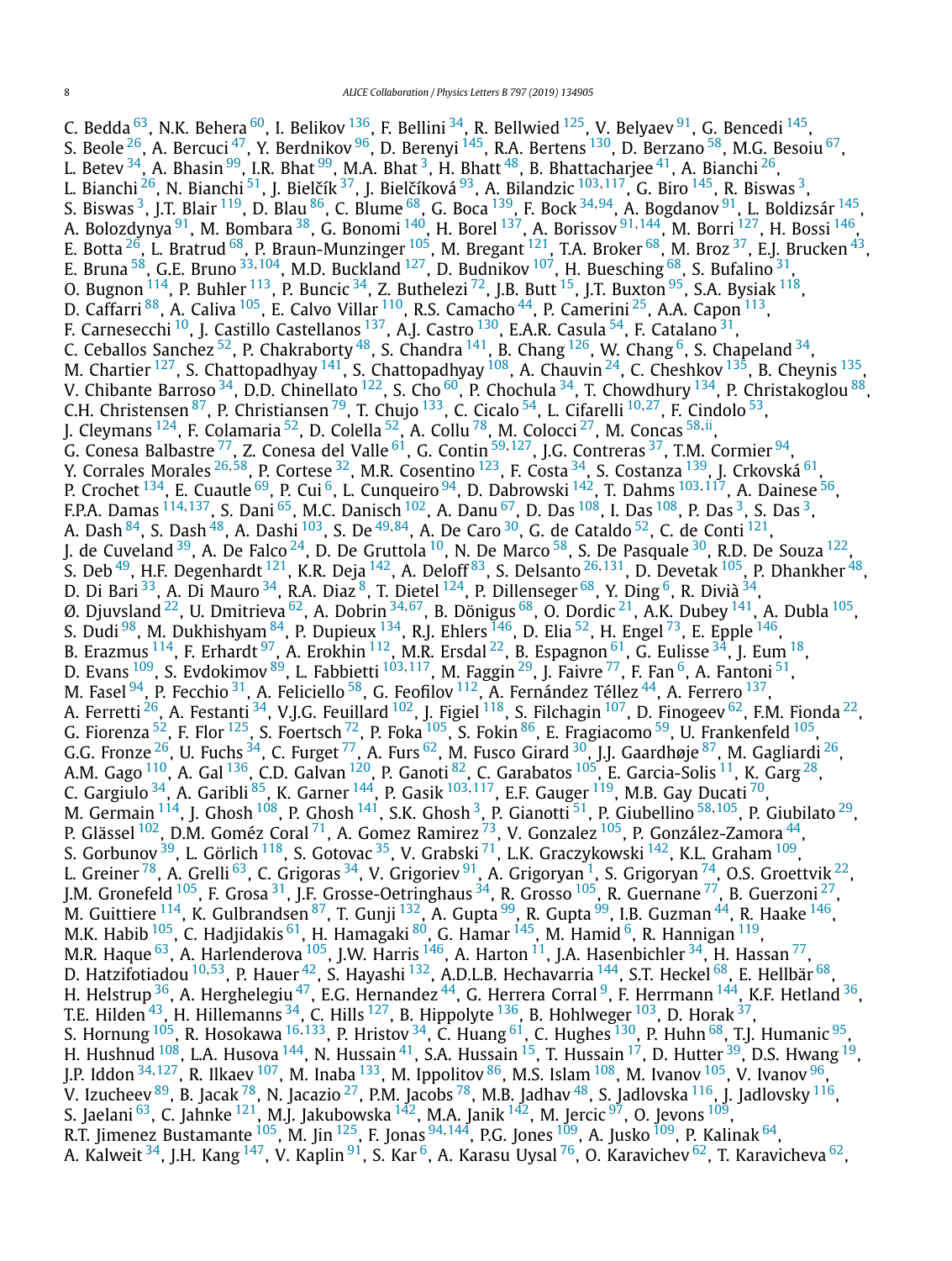P. Karczmarczyk <sup>34</sup>, E. Karpechev <sup>62</sup>, U. Kebschull <sup>73</sup>, R. Keidel <sup>46</sup>, M. Keil <sup>34</sup>, B. Ketzer <sup>42</sup>, Z. Khabanova <sup>88</sup>, A.M. Khan [6,](#page-9-0) S. Khan [17,](#page-10-0) S.A. Khan [141](#page-11-0), A. Khanzadeev [96,](#page-11-0) Y. Kharlov [89,](#page-10-0) A. Khatun [17,](#page-10-0) A. Khuntia [49](#page-10-0)*,*[118,](#page-11-0) B. Kileng  $^{36}$ , B. Kim  $^{60}$ , B. Kim  $^{133}$  $^{133}$  $^{133}$ , D. Kim  $^{147}$ , D.J. Kim  $^{126}$ , E.J. Kim  $^{13}$ , H. Kim  $^{147}$ , J. Kim  $^{147}$ , J.S. Kim  $^{40}$ , J. Kim <sup>102</sup>, J. Kim <sup>147</sup>, J. Kim <sup>13</sup>, M. Kim <sup>102</sup>, S. Kim <sup>19</sup>, T. Kim <sup>147</sup>, T. Kim <sup>147</sup>, S. Kirsch <sup>39</sup>, I. Kisel <sup>39</sup>, S. Kiselev $^{90}$ , A. Kisiel  $^{142}$ , J.L. Klay  $^5$ , C. Klein  $^{68}$ , J. Klein  $^{58}$ , S. Klein  $^{78}$ , C. Klein-Bösing  $^{144}$ , S. Klewin  $^{102}$  $^{102}$  $^{102}$ , A. Kluge <sup>34</sup>, M.L. Knichel <sup>34</sup>, A.G. Knospe <sup>125</sup>, C. Kobdaj <sup>115</sup>, M.K. Köhler <sup>102</sup>, T. Kollegger <sup>105</sup>, A. Kondratyev <sup>74</sup>, N. Kondratyeva <sup>91</sup>, E. Kondratyuk <sup>89</sup>, P.J. Konopka <sup>[34](#page-10-0)</sup>, L. Koska <sup>116</sup>, O. Kovalenko <sup>83</sup>, V. Kovalenko <sup>112</sup>, M. Kowalski <sup>118</sup>, I. Králik <sup>64</sup>, A. Kravčáková <sup>38</sup>, L. Kreis <sup>105</sup>, M. Krivda <sup>[64,](#page-10-0)109</sup>, F. Krizek <sup>93</sup>, K. Krizkova Gajdosova <sup>37</sup>, M. Krüger <sup>68</sup>, E. Kryshen <sup>96</sup>, M. Krzewicki <sup>39</sup>, A.M. Kubera <sup>[95](#page-11-0)</sup>, V. Kučera <sup>60</sup>, C. Kuhn <sup>136</sup>, P.G. Kuijer <sup>88</sup>, L. Kumar <sup>98</sup>, S. Kumar <sup>48</sup>, S. Kundu <sup>84</sup>, P. Kurashvili <sup>83</sup>, A. Kurepin <sup>62</sup>, A.B. Kurepin <sup>62</sup>, A. Kuryakin <sup>[107](#page-11-0)</sup>, S. Kushpil <sup>93</sup>, J. Kvapil <sup>109</sup>, M.J. Kweon <sup>[60](#page-10-0)</sup>, J.Y. Kwon <sup>60</sup>, Y. Kwon <sup>147</sup>, S.L. La Pointe [39,](#page-10-0) P. La Rocca [28](#page-10-0), Y.S. Lai [78,](#page-10-0) R. Langoy [129](#page-11-0), K. Lapidus [34](#page-10-0)*,*[146,](#page-11-0) A. Lardeux [21,](#page-10-0) P. Larionov [51,](#page-10-0) E. Laudi  $^{34}$  $^{34}$  $^{34}$ , R. Lavicka  $^{37}$ , T. Lazareva  $^{112}$ , R. Lea  $^{25}$  $^{25}$  $^{25}$ , L. Leardini  $^{102}$ , S. Lee  $^{147}$ , F. Lehas  $^{88}$ , S. Lehner  $^{113}$ , J. Lehrbach  $^{39}$ , R.C. Lemmon  $^{92}$ , I. León Monzón  $^{120}$ , E.D. Lesser  $^{20}$ , M. Lettrich  $^{34}$ , P. Lévai  $^{145}$ , X. Li  $^{12}$ , X.L. Li  $^6$ , J. Lien  $^{129}$ , R. Lietava  $^{109}$ , B. Lim  $^{18}$ , S. Lindal  $^{21}$  $^{21}$  $^{21}$ , V. Lindenstruth  $^{39}$ , S.W. Lindsay  $^{127}$ , C. Lippmann  $^{105}$ , M.A. Lisa  $^{95}$ , V. Litichevskyi  $^{43}$ , A. Liu  $^{78}$ , S. Liu  $^{95}$ , W.J. Llope  $^{143}$ , I.M. Lofnes  $^{22}$  $^{22}$  $^{22}$ , V. Loginov <sup>91</sup>, C. Loizides <sup>94</sup>, P. Loncar <sup>35</sup>, X. Lopez <sup>134</sup>, E. López Torres <sup>8</sup>, P. Luettig <sup>68</sup>, J.R. Luhder <sup>144</sup>, M. Lunardon $^{29}$ , G. Luparello $^{59}$  $^{59}$  $^{59}$ , M. Lupi $^{\,73}$ , A. Maevskaya $^{62}$ , M. Mager $^{34}$ , S.M. Mahmood $^{21}$ , T. Mahmoud [42,](#page-10-0) A. Maire [136,](#page-11-0) R.D. Majka [146,](#page-11-0) M. Malaev [96,](#page-11-0) Q.W. Malik [21,](#page-10-0) L. Malinina [74](#page-10-0)*,*[iii,](#page-11-0) D. Mal'Kevich <sup>90</sup>, P. Malzacher <sup>105</sup>, A. Mamonov <sup>[107](#page-11-0)</sup>, G. Mandaglio <sup>55</sup>, V. Manko <sup>86</sup>, F. Manso <sup>134</sup>, V. Manzari <sup>52</sup>, Y. Mao <sup>6</sup>, M. Marchisone <sup>135</sup>, J. Mareš <sup>66</sup>, G.V. Margagliotti <sup>25</sup>, A. Margotti <sup>53</sup>, J. Margutti <sup>63</sup>, A. Marín  $^{105}$ , C. Markert  $^{119}$ , M. Marquard  $^{68}$ , N.A. Martin  $^{102}$ , P. Martinengo  $^{34}$ , J.L. Martinez  $^{125}$  $^{125}$  $^{125}$ , M.I. Martínez <sup>44</sup>, G. Martínez García <sup>114</sup>, M. Martinez Pedreira <sup>34</sup>, S. Masciocchi <sup>105</sup>, M. Masera <sup>26</sup>, A. Masoni [54,](#page-10-0) L. Massacrier [61,](#page-10-0) E. Masson [114,](#page-11-0) A. Mastroserio [138,](#page-11-0) A.M. Mathis [103](#page-11-0)*,*[117,](#page-11-0) O. Matonoha [79,](#page-10-0) P.F.T. Matuoka <sup>[121](#page-11-0)</sup>, A. Matyja <sup>118</sup>, C. Mayer <sup>118</sup>, M. Mazzilli <sup>33</sup>, M.A. Mazzoni <sup>57</sup>, A.F. Mechler <sup>68</sup>, F. Meddi <sup>23</sup>, Y. Melikyan $^{91}$ , A. Menchaca-Rocha $^{71}$ , C. Mengke $^6$ , E. Meninno $^{30}$ , M. Meres $^{14}$ , S. Mhlanga $^{124}$ , Y. Miake [133,](#page-11-0) L. Micheletti [26](#page-10-0), M.M. Mieskolainen [43,](#page-10-0) D.L. Mihaylov [103,](#page-11-0) K. Mikhaylov [74](#page-10-0)*,*[90,](#page-10-0) A. Mischke [63](#page-10-0)*,*[i](#page-11-0) , A.N. Mishra  $^{69}$ , D. Miśkowiec  $^{105}$ , C.M. Mitu  $^{67}$ , A. Modak  $^3$ , N. Mohammadi  $^{34}$ , A.P. Mohanty  $^{63}$ , B. Mohanty [84,](#page-10-0) M. Mohisin Khan [17](#page-10-0)*,*[iv,](#page-11-0) M. Mondal [141,](#page-11-0) M.M. Mondal [65](#page-10-0), C. Mordasini [103,](#page-11-0) D.A. Moreira De Godoy  $^{144}$  $^{144}$  $^{144}$ , L.A.P. Moreno  $^{44}$ , S. Moretto  $^{29}$ , A. Morreale  $^{114}$ , A. Morsch  $^{34}$  $^{34}$  $^{34}$ , T. Mrnjavac  $^{34},$ V. Muccifora  $^{51}$ , E. Mudnic  $^{35}$ , D. Mühlheim  $^{144}$  $^{144}$  $^{144}$ , S. Muhuri  $^{141}$  $^{141}$  $^{141}$ , J.D. Mulligan  $^{78}$  $^{78}$  $^{78}$ , M.G. Munhoz  $^{121}$  $^{121}$  $^{121}$ , K. Münning  $^{42}$ , R.H. Munzer  $^{68}$ , H. Murakami  $^{132}$ , S. Murray  $^{72}$ , L. Musa  $^{34}$ , J. Musinsky  $^{64}$ , C.J. Myers  $^{125}$ , J.W. Myrcha [142](#page-11-0), B. Naik [48,](#page-10-0) R. Nair [83,](#page-10-0) B.K. Nandi [48,](#page-10-0) R. Nania [10](#page-9-0)*,*[53,](#page-10-0) E. Nappi [52,](#page-10-0) M.U. Naru [15,](#page-10-0) A.F. Nassirpour [79,](#page-10-0) H. Natal da Luz [121,](#page-11-0) C. Nattrass [130,](#page-11-0) R. Nayak [48,](#page-10-0) T.K. Nayak [84](#page-10-0)*,*[141,](#page-11-0) S. Nazarenko [107,](#page-11-0) A. Neagu $^{21}$ , R.A. Negrao De Oliveira $^{68}$ , L. Nellen $^{69}$ , S.V. Nesbo $^{36}$ , G. Neskovic $^{39}$ , D. Nesterov $^{112}$ , B.S. Nielsen [87,](#page-10-0) S. Nikolaev [86,](#page-10-0) S. Nikulin [86,](#page-10-0) V. Nikulin [96](#page-11-0), F. Noferini [10](#page-9-0)*,*[53](#page-10-0), P. Nomokonov [74,](#page-10-0) G. Nooren [63,](#page-10-0) J. Norman <sup>77</sup>, N. Novitzky <sup>133</sup>, P. Nowakowski <sup>142</sup>, A. Nyanin <sup>86</sup>, J. Nystrand <sup>22</sup>, M. Ogino <sup>80</sup>, A. Ohlson <sup>102</sup>, J. Oleniacz <sup>142</sup>, A.C. Oliveira Da Silva <sup>121</sup>, M.H. Oliver <sup>146</sup>, C. Oppedisano <sup>58</sup>, R. Orava <sup>[43](#page-10-0)</sup>, A. Ortiz Velasquez  $^{69}$ , A. Oskarsson  $^{79}$ , J. Otwinowski  $^{118}$ , K. Oyama  $^{80}$ , Y. Pachmayer  $^{102}$ , V. Pacik  $^{87},$ D. Pagano  $^{140}$ , G. Paić  $^{69}$ , P. Palni  $^6$ , J. Pan  $^{143}$ , A.K. Pandey  $^{48}$ , S. Panebianco  $^{137}$ , V. Papikyan  $^1$ , P. Pareek  $^{49}$ , J. Park [60,](#page-10-0) J.E. Parkkila [126](#page-11-0), S. Parmar [98,](#page-11-0) A. Passfeld [144,](#page-11-0) S.P. Pathak [125,](#page-11-0) R.N. Patra [141,](#page-11-0) B. Paul [24](#page-10-0)*,*[58](#page-10-0), H. Pei [6,](#page-9-0) T. Peitzmann $^{63}$  $^{63}$  $^{63}$ , X. Peng $^6$ , L.G. Pereira $^{70}$ , H. Pereira Da Costa $^{137}$ , D. Peresunko $^{86}$ , G.M. Perez $^8$ , E. Perez Lezama  $^{68}$ , V. Peskov  $^{68}$ , Y. Pestov  $^4$ , V. Petráček  $^{37}$ , M. Petrovici  $^{47}$ , R.P. Pezzi  $^{70}$ , S. Piano  $^{59}$ , M. Pikna [14,](#page-9-0) P. Pillot [114,](#page-11-0) L.O.D.L. Pimentel [87,](#page-10-0) O. Pinazza [34](#page-10-0)*,*[53,](#page-10-0) L. Pinsky [125,](#page-11-0) C. Pinto [28,](#page-10-0) S. Pisano [51,](#page-10-0) D. Pistone <sup>55</sup>, D.B. Piyarathna <sup>125</sup>, M. Płoskoń <sup>78</sup>, M. Planinic <sup>97</sup>, F. Pliquett <sup>68</sup>, J. Pluta <sup>142</sup>, S. Pochybova <sup>145</sup>, M.G. Poghosyan  $^{94}$ , B. Polichtchouk  $^{89}$ , N. Poljak  $^{97}$ , W. Poonsawat  $^{115}$ , A. Pop  $^{47}$ , H. Poppenborg  $^{144},$ S. Porteboeuf-Houssais <sup>1[3](#page-9-0)4</sup>, V. Pozdniakov <sup>74</sup>, S.K. Prasad <sup>3</sup>, R. Preghenella <sup>[53](#page-10-0)</sup>, F. Prino <sup>58</sup>, C.A. Pruneau <sup>143</sup>, I. Pshenichnov [62,](#page-10-0) M. Puccio [26](#page-10-0)*,*[34,](#page-10-0) V. Punin [107,](#page-11-0) K. Puranapanda [141,](#page-11-0) J. Putschke [143,](#page-11-0) R.E. Quishpe [125,](#page-11-0) S. Ragoni <sup>109</sup>, S. Raha <sup>3</sup>, S. Rajput <sup>99</sup>, J. Rak <sup>126</sup>, A. Rakotozafindrabe <sup>[137](#page-11-0)</sup>, L. Ramello <sup>32</sup>, F. Rami <sup>136</sup>, R. Raniwala <sup>100</sup>, S. Raniwala <sup>100</sup>, S.S. Räsänen <sup>43</sup>, B.T. Rascanu <sup>68</sup>, R. Rath <sup>49</sup>, V. Ratza <sup>42</sup>, I. Ravasenga <sup>31</sup>, K.F. Read [94](#page-11-0)*,*[130,](#page-11-0) K. Redlich [83](#page-10-0)*,*[v,](#page-11-0) A. Rehman [22](#page-10-0), P. Reichelt [68,](#page-10-0) F. Reidt [34,](#page-10-0) X. Ren [6,](#page-9-0) R. Renfordt [68,](#page-10-0) A. Reshetin <sup>62</sup>, J.-P. Revol <sup>10</sup>, K. Reygers <sup>102</sup>, V. Riabov <sup>96</sup>, T. Richert <sup>[79](#page-10-0),87</sup>, M. Richter <sup>21</sup>, P. Riedler <sup>34</sup>,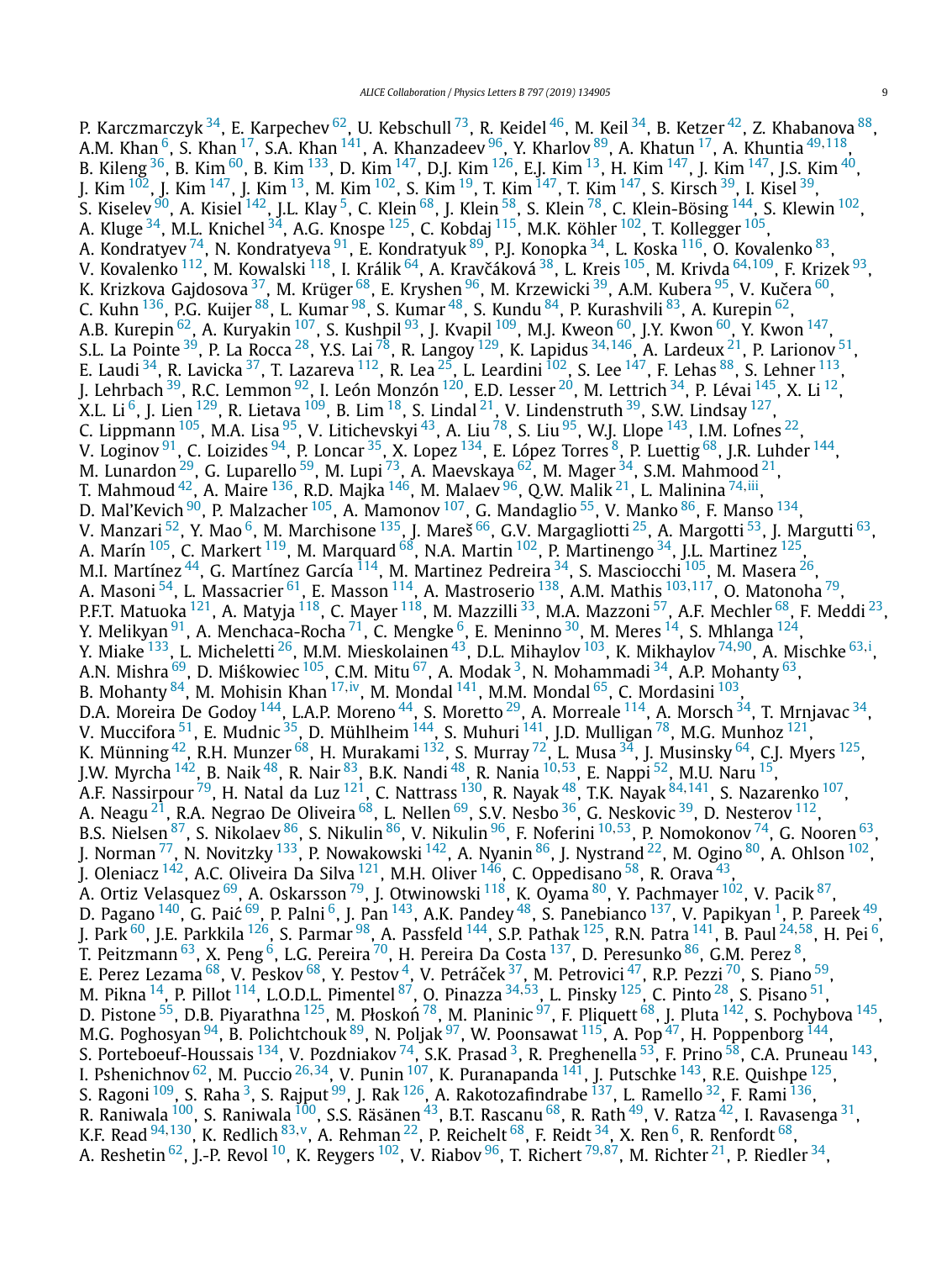<span id="page-9-0"></span>W. Riegler  $^{34}$ , F. Riggi  $^{28}$ , C. Ristea  $^{67}$ , S.P. Rode  $^{49}$  $^{49}$  $^{49}$ , M. Rodríguez Cahuantzi  $^{44}$ , K. Røed  $^{21}$ , R. Rogalev  $^{89}$ , E. Rogochaya  $^{74}$ , D. Rohr $^{34}$ , D. Röhrich  $^{22}$ , P.S. Rokita  $^{142}$ , F. Ronchetti  $^{51}$ , E.D. Rosas  $^{69}$ , K. Roslon  $^{142}$ , P. Rosnet  $^{134}$ , A. Rossi  $^{29}$ , A. Rotondi  $^{139}$ , F. Roukoutakis  $^{82}$ , A. Roy  $^{49}$  $^{49}$  $^{49}$ , P. Roy  $^{108}$ , O.V. Rueda  $^{79}$ , R. Rui  $^{25}$ , B. Rumyantsev <sup>74</sup>, A. Rustamov <sup>[85](#page-10-0)</sup>, E. Ryabinkin <sup>[86](#page-10-0)</sup>, Y. Ryabov <sup>96</sup>, A. Rybicki <sup>[118](#page-11-0)</sup>, H. Rytkonen <sup>126</sup>, S. Sadhu <sup>[141](#page-11-0)</sup>, S. Sadovsky <sup>[89](#page-10-0)</sup>, K. Šafařík <sup>[34](#page-10-0),37</sup>, S.K. Saha <sup>141</sup>, B. Sahoo <sup>48</sup>, P. Sahoo <sup>[48,](#page-10-0)[49](#page-10-0)</sup>, R. Sahoo <sup>49</sup>, S. Sahoo [65,](#page-10-0) P.K. Sahu [65,](#page-10-0) J. Saini [141,](#page-11-0) S. Sakai [133,](#page-11-0) S. Sambyal [99,](#page-11-0) V. Samsonov [91](#page-10-0)*,*[96,](#page-11-0) F.R. Sanchez [44](#page-10-0), A. Sandoval $^{71}$ , A. Sarkar $^{72}$  $^{72}$  $^{72}$ , D. Sarkar $^{143}$ , N. Sarkar $^{141}$ , P. Sarma $^{41}$ , V.M. Sarti $^{103}$  $^{103}$  $^{103}$ , M.H.P. Sas $^{63}$ , E. Scapparone <sup>[53](#page-10-0)</sup>, B. Schaefer <sup>[94](#page-11-0)</sup>, J. Schambach <sup>119</sup>, H.S. Scheid <sup>68</sup>, C. Schiaua <sup>47</sup>, R. Schicker <sup>102</sup>, A. Schmah [102,](#page-11-0) C. Schmidt [105,](#page-11-0) H.R. Schmidt [101,](#page-11-0) M.O. Schmidt [102,](#page-11-0) M. Schmidt [101,](#page-11-0) N.V. Schmidt [68](#page-10-0)*,*[94,](#page-11-0) A.R. Schmier [130,](#page-11-0) J. Schukraft [34](#page-10-0)*,*[87,](#page-10-0) Y. Schutz [34](#page-10-0)*,*[136,](#page-11-0) K. Schwarz [105,](#page-11-0) K. Schweda [105,](#page-11-0) G. Scioli [27,](#page-10-0) E. Scomparin <sup>58</sup>, M. Šefčík <sup>38</sup>, J.E. Seger <sup>16</sup>, Y. Sekiguchi <sup>132</sup>, D. Sekihata <sup>[45](#page-10-0),132</sup>, I. Selyuzhenkov <sup>[91](#page-10-0),105</sup>, S. Senyukov  $^{136}$ , D. Serebryakov  $^{62}$ , E. Serradilla  $^{71}$ , P. Sett  $^{48}$ , A. Sevcenco  $^{67}$ , A. Shabanov  $^{62}$ , A. Shabetai <sup>114</sup>, R. Shahoyan <sup>34</sup>, W. Shaikh <sup>108</sup>, A. Shangaraev <sup>89</sup>, A. Sharma <sup>98</sup>, A. Sharma <sup>99</sup>, H. Sharma <sup>118</sup>, M. Sharma <sup>99</sup>, N. Sharma <sup>98</sup>, A.I. Sheikh <sup>141</sup>, K. Shigaki <sup>45</sup>, M. Shimomura <sup>[81](#page-10-0)</sup>, S. Shirinkin <sup>90</sup>, Q. Shou  $^{111}$ , Y. Sibiriak  $^{86}$ , S. Siddhanta  $^{54}$ , T. Siemiarczuk  $^{83}$ , D. Silvermyr  $^{79}$ , C. Silvestre  $^{77}$ , G. Simatovic <sup>88</sup>, G. Simonetti <sup>[34](#page-10-0),103</sup>, R. Singh <sup>[84](#page-10-0)</sup>, R. Singh <sup>99</sup>, V.K. Singh <sup>141</sup>, V. Singhal <sup>141</sup>, T. Sinha <sup>108</sup>, B. Sitar <sup>14</sup>, M. Sitta <sup>32</sup>, T.B. Skaali <sup>[21](#page-10-0)</sup>, M. Slupecki <sup>126</sup>, N. Smirnov <sup>146</sup>, R.J.M. Snellings <sup>63</sup>, T.W. Snellman <sup>126</sup>, J. Sochan [116,](#page-11-0) C. Soncco [110,](#page-11-0) J. Song [60](#page-10-0)*,*[125,](#page-11-0) A. Songmoolnak [115,](#page-11-0) F. Soramel [29,](#page-10-0) S. Sorensen [130,](#page-11-0) I. Sputowska  $^{118}$ , J. Stachel  $^{102}$ , I. Stan  $^{67}$ , P. Stankus  $^{94}$ , P. Steffanic  $^{130}$ , E. Stenlund  $^{79}$ , D. Stocco  $^{114}$ , M.M. Storetvedt<sup>36</sup>, P. Strmen<sup>14</sup>, A.A.P. Suaide<sup>121</sup>, T. Sugitate<sup>45</sup>, C. Suire<sup>61</sup>, M. Suleymanov<sup>15</sup>, M. Suljic <sup>34</sup>, R. Sultanov <sup>90</sup>, M. Šumbera <sup>93</sup>, S. Sumowidagdo <sup>50</sup>, K. Suzuki <sup>113</sup>, S. Swain <sup>65</sup>, A. Szabo <sup>14</sup>, I. Szarka 14, U. Tabassam [15,](#page-10-0) G. Taillepied [134,](#page-11-0) J. Takahashi [122,](#page-11-0) G.J. Tambave [22,](#page-10-0) S. Tang <sup>6</sup>*,*[134,](#page-11-0) M. Tarhini [114,](#page-11-0) M.G. Tarzila [47,](#page-10-0) A. Tauro [34,](#page-10-0) G. Tejeda Muñoz [44,](#page-10-0) A. Telesca [34,](#page-10-0) C. Terrevoli [29](#page-10-0)*,*[125,](#page-11-0) D. Thakur [49,](#page-10-0) S. Thakur  $^{141}$ , D. Thomas  $^{119}$ , F. Thoresen  $^{87}$  $^{87}$  $^{87}$ , R. Tieulent  $^{135}$ , A. Tikhonov  $^{62}$ , A.R. Timmins  $^{125}$ , A. Toia  $^{68}$ , N. Topilskaya  $^{62}$ , M. Toppi  $^{51}$ , F. Torales-Acosta  $^{20}$  $^{20}$  $^{20}$ , S.R. Torres  $^{120}$ , A. Trifiro  $^{55}$ , S. Tripathy  $^{49}$ , T. Tripathy  $^{48},$ S. Trogolo [26](#page-10-0)*,*[29,](#page-10-0) G. Trombetta [33,](#page-10-0) L. Tropp [38,](#page-10-0) V. Trubnikov 2, W.H. Trzaska [126,](#page-11-0) T.P. Trzcinski [142,](#page-11-0) B.A. Trzeciak  $^{63}$ , T. Tsuji  $^{132}$ , A. Tumkin  $^{107}$ , R. Turrisi  $^{56}$ , T.S. Tveter  $^{21}$ , K. Ullaland  $^{22}$ , E.N. Umaka  $^{125}$ , A. Uras <sup>135</sup>, G.L. Usai <sup>24</sup>, A. Utrobicic <sup>97</sup>, M. Vala <sup>[38](#page-10-0),116</sup>, N. Valle <sup>139</sup>, S. Vallero <sup>58</sup>, N. van der Kolk <sup>63</sup>, L.V.R. van Doremalen $^{\rm 63}$ , M. van Leeuwen $^{\rm 63}$ , P. Vande Vyvre $^{\rm 34}$ , D. Varga  $^{\rm 145}$  $^{\rm 145}$  $^{\rm 145}$ , Z. Varga  $^{\rm 145}$ , M. Varga-Kofarago  $^{145}$ , A. Vargas  $^{44}$ , M. Vargyas  $^{126}$ , R. Varma  $^{48}$ , M. Vasileiou  $^{82}$  $^{82}$  $^{82}$ , A. Vasiliev  $^{86},$ O. Vázquez Doce [103](#page-11-0)*,*[117,](#page-11-0) V. Vechernin [112,](#page-11-0) A.M. Veen [63,](#page-10-0) E. Vercellin [26,](#page-10-0) S. Vergara Limón [44,](#page-10-0) L. Vermunt [63,](#page-10-0) R. Vernet<sup>7</sup>, R. Vértesi <sup>[145](#page-11-0)</sup>, M.G.D.L.C. Vicencio<sup>9</sup>, L. Vickovic <sup>35</sup>, J. Viinikainen <sup>[126](#page-11-0)</sup>, Z. Vilakazi <sup>131</sup>, O. Villalobos Baillie <sup>109</sup>, A. Villatoro Tello <sup>44</sup>, G. Vino <sup>52</sup>, A. Vinogradov <sup>86</sup>, T. Virgili <sup>30</sup>, V. Vislavicius <sup>87</sup>, A. Vodopyanov <sup>74</sup>, B. Volkel <sup>34</sup>, M.A. Völkl <sup>101</sup>, K. Voloshin <sup>90</sup>, S.A. Voloshin <sup>143</sup>, G. Volpe <sup>33</sup>, B. von Haller $^{34}$ , I. Vorobyev $^{103}$ , D. Voscek $^{116}$ , J. Vrláková $^{38}$ , B. Wagner $^{22}$ , M. Weber $^{113}$ , S.G. Weber [105](#page-11-0)*,*[144,](#page-11-0) A. Wegrzynek [34,](#page-10-0) D.F. Weiser [102,](#page-11-0) S.C. Wenzel [34,](#page-10-0) J.P. Wessels [144](#page-11-0), E. Widmann [113,](#page-11-0) J. Wiechula  $^{68}$ , J. Wikne  $^{21}$ , G. Wilk  $^{83}$ , J. Wilkinson  $^{53}$ , G.A. Willems  $^{34}$ , E. Willsher  $^{109}$ , B. Windelband  $^{102}$ , W.E. Witt  $^{130}$ , Y. Wu  $^{128}$ , R. Xu  $^6$ , S. Yalcin  $^{76}$ , K. Yamakawa  $^{45}$ , S. Yang  $^{22}$ , S. Yano  $^{137}$ , Z. Yin  $^6$ , H. Yokoyama [63](#page-10-0)*,*[133,](#page-11-0) I.-K. Yoo [18,](#page-10-0) J.H. Yoon [60,](#page-10-0) S. Yuan [22,](#page-10-0) A. Yuncu [102](#page-11-0), V. Yurchenko 2, V. Zaccolo [25](#page-10-0)*,*[58,](#page-10-0) A. Zaman [15](#page-10-0), C. Zampolli [34,](#page-10-0) H.J.C. Zanoli [63](#page-10-0)*,*[121,](#page-11-0) N. Zardoshti [34,](#page-10-0) A. Zarochentsev [112,](#page-11-0) P. Závada [66,](#page-10-0) N. Zaviyalov  $^{107}$ , H. Zbroszczyk  $^{142}$  $^{142}$  $^{142}$ , M. Zhalov  $^{96}$ , X. Zhang  $^6$ , Z. Zhang  $^6$ , C. Zhao  $^{21}$ , V. Zherebchevskii  $^{112}$ , N. Zhigareva [90,](#page-10-0) D. Zhou 6, Y. Zhou [87,](#page-10-0) Z. Zhou [22,](#page-10-0) J. Zhu 6, Y. Zhu 6, A. Zichichi <sup>10</sup>*,*[27,](#page-10-0) M.B. Zimmermann [34,](#page-10-0) G. Zinovjev $^2$ , N. Zurlo  $^{140}$  $^{140}$  $^{140}$ 

<sup>1</sup> *A.I. Alikhanyan National Science Laboratory (Yerevan Physics Institute) Foundation, Yerevan, Armenia*

<sup>2</sup> *Bogolyubov Institute for Theoretical Physics, National Academy of Sciences of Ukraine, Kiev, Ukraine*

Bose Institute, Department of Physics and Centre for Astroparticle Physics and Space Science (CAPSS), Kolkata, India <sup>4</sup> *Budker Institute for Nuclear Physics, Novosibirsk, Russia*

<sup>5</sup> *California Polytechnic State University, San Luis Obispo, CA, United States*

<sup>6</sup> *Central China Normal University, Wuhan, China*

<sup>7</sup> *Centre de Calcul de l'IN2P3, Villeurbanne, Lyon, France*

<sup>8</sup> *Centro de Aplicaciones Tecnológicas y Desarrollo Nuclear (CEADEN), Havana, Cuba* <sup>9</sup> *Centro de Investigación y de Estudios Avanzados (CINVESTAV), Mexico City and Mérida, Mexico*

<sup>10</sup> *Centro Fermi – Museo Storico della Fisica e Centro Studi e Ricerche "Enrico Fermi", Rome, Italy*

<sup>11</sup> *Chicago State University, Chicago, IL, United States*

<sup>12</sup> *China Institute of Atomic Energy, Beijing, China*

<sup>13</sup> *Chonbuk National University, Jeonju, Republic of Korea*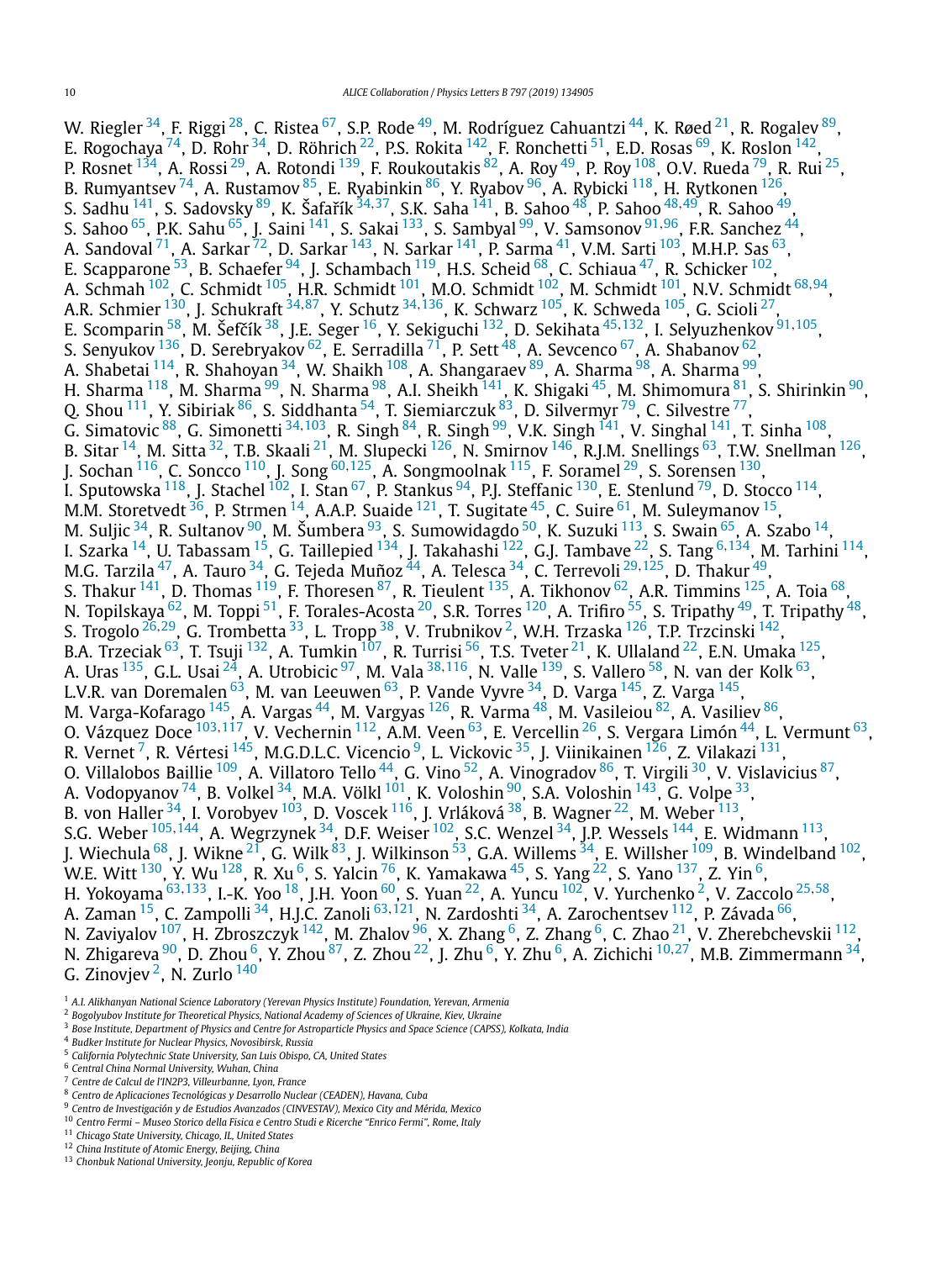<span id="page-10-0"></span>*Comenius University Bratislava, Faculty of Mathematics, Physics and Informatics, Bratislava, Slovakia*

- *COMSATS University Islamabad, Islamabad, Pakistan*
- *Creighton University, Omaha, NE, United States*
- *Department of Physics, Aligarh Muslim University, Aligarh, India*
- *Department of Physics, Pusan National University, Pusan, Republic of Korea*
- *Department of Physics, Sejong University, Seoul, Republic of Korea*
- *Department of Physics, University of California, Berkeley, CA, United States*
- *Department of Physics, University of Oslo, Oslo, Norway*
- *Department of Physics and Technology, University of Bergen, Bergen, Norway*
- *Dipartimento di Fisica dell'Università 'La Sapienza' and Sezione INFN, Rome, Italy*
- *Dipartimento di Fisica dell'Università and Sezione INFN, Cagliari, Italy*
- *Dipartimento di Fisica dell'Università and Sezione INFN, Trieste, Italy*
- *Dipartimento di Fisica dell'Università and Sezione INFN, Turin, Italy*
- *Dipartimento di Fisica e Astronomia dell'Università and Sezione INFN, Bologna, Italy*
- *Dipartimento di Fisica e Astronomia dell'Università and Sezione INFN, Catania, Italy*
- *Dipartimento di Fisica e Astronomia dell'Università and Sezione INFN, Padova, Italy*
- *Dipartimento di Fisica 'E.R. Caianiello' dell'Università and Gruppo Collegato INFN, Salerno, Italy*
- *Dipartimento DISAT del Politecnico and Sezione INFN, Turin, Italy*
- <sup>32</sup> Dipartimento di Scienze e Innovazione Tecnologica dell'Università del Piemonte Orientale and INFN Sezione di Torino, Alessandria, Italy
- *Dipartimento Interateneo di Fisica 'M. Merlin' and Sezione INFN, Bari, Italy*
- *European Organization for Nuclear Research (CERN), Geneva, Switzerland*
- *Faculty of Electrical Engineering, Mechanical Engineering and Naval Architecture, University of Split, Split, Croatia*
- *Faculty of Engineering and Science, Western Norway University of Applied Sciences, Bergen, Norway*
- *Faculty of Nuclear Sciences and Physical Engineering, Czech Technical University in Prague, Prague, Czech Republic*
- *Faculty of Science, P.J. Šafárik University, Košice, Slovakia*
- *Frankfurt Institute for Advanced Studies, Johann Wolfgang Goethe-Universität Frankfurt, Frankfurt, Germany*
- *Gangneung-Wonju National University, Gangneung, Republic of Korea*
- *Gauhati University, Department of Physics, Guwahati, India*
- *Helmholtz-Institut für Strahlen- und Kernphysik, Rheinische Friedrich-Wilhelms-Universität Bonn, Bonn, Germany*
- *Helsinki Institute of Physics (HIP), Helsinki, Finland*
- *High Energy Physics Group, Universidad Autónoma de Puebla, Puebla, Mexico*
- *Hiroshima University, Hiroshima, Japan*
- *Hochschule Worms, Zentrum für Technologietransfer und Telekommunikation (ZTT), Worms, Germany*
- *Horia Hulubei National Institute of Physics and Nuclear Engineering, Bucharest, Romania*
- *Indian Institute of Technology Bombay (IIT), Mumbai, India*
- *Indian Institute of Technology Indore, Indore, India*
- *Indonesian Institute of Sciences, Jakarta, Indonesia*
- *INFN, Laboratori Nazionali di Frascati, Frascati, Italy*
- *INFN, Sezione di Bari, Bari, Italy*
- *INFN, Sezione di Bologna, Bologna, Italy*
- *INFN, Sezione di Cagliari, Cagliari, Italy*
- *INFN, Sezione di Catania, Catania, Italy*
- *INFN, Sezione di Padova, Padova, Italy*
- *INFN, Sezione di Roma, Rome, Italy*
- *INFN, Sezione di Torino, Turin, Italy*
- *INFN, Sezione di Trieste, Trieste, Italy*
- *Inha University, Incheon, Republic of Korea*
- 61 Institut de Physique Nucléaire d'Orsay (IPNO), Institut National de Physique Nucléaire et de Physique des Particules (IN2P3/CNRS), Université de Paris-Sud, Université Paris-Saclay, Orsay, *France*
- *Institute for Nuclear Research, Academy of Sciences, Moscow, Russia*
- *Institute for Subatomic Physics, Utrecht University/Nikhef, Utrecht, Netherlands*
- *Institute of Experimental Physics, Slovak Academy of Sciences, Košice, Slovakia*
- *Institute of Physics, Homi Bhabha National Institute, Bhubaneswar, India*
- *Institute of Physics of the Czech Academy of Sciences, Prague, Czech Republic*
- *Institute of Space Science (ISS), Bucharest, Romania*
- 
- *Institut für Kernphysik, Johann Wolfgang Goethe-Universität Frankfurt, Frankfurt, Germany*
- 
- *Instituto de Física, Universidad Nacional Autónoma de México, Mexico City, Mexico*
- 
- *iThemba LABS, National Research Foundation, Somerset West, South Africa*
- *Johann-Wolfgang-Goethe Universität Frankfurt Institut für Informatik, Fachbereich Informatik und Mathematik, Frankfurt, Germany*
- *Joint Institute for Nuclear Research (JINR), Dubna, Russia*
- *Korea Institute of Science and Technology Information, Daejeon, Republic of Korea*
- *KTO Karatay University, Konya, Turkey*
- *Laboratoire de Physique Subatomique et de Cosmologie, Université Grenoble-Alpes, CNRS-IN2P3, Grenoble, France*
- *Lawrence Berkeley National Laboratory, Berkeley, CA, United States*
- *Lund University Department of Physics, Division of Particle Physics, Lund, Sweden*
- *Nagasaki Institute of Applied Science, Nagasaki, Japan*
- *Nara Women's University (NWU), Nara, Japan*
- *National and Kapodistrian University of Athens, School of Science, Department of Physics , Athens, Greece*
- *National Centre for Nuclear Research, Warsaw, Poland*
- *National Institute of Science Education and Research, Homi Bhabha National Institute, Jatni, India*
- *National Nuclear Research Center, Baku, Azerbaijan*
- *National Research Centre Kurchatov Institute, Moscow, Russia*
- *Niels Bohr Institute, University of Copenhagen, Copenhagen, Denmark*
- *Nikhef, National institute for subatomic physics, Amsterdam, Netherlands*
- *NRC Kurchatov Institute IHEP, Protvino, Russia*
- *NRC «Kurchatov Institute» – ITEP, Moscow, Russia*
- *NRNU Moscow Engineering Physics Institute, Moscow, Russia*

 *Instituto de Ciencias Nucleares, Universidad Nacional Autónoma de México, Mexico City, Mexico Instituto de Física, Universidade Federal do Rio Grande do Sul (UFRGS), Porto Alegre, Brazil*